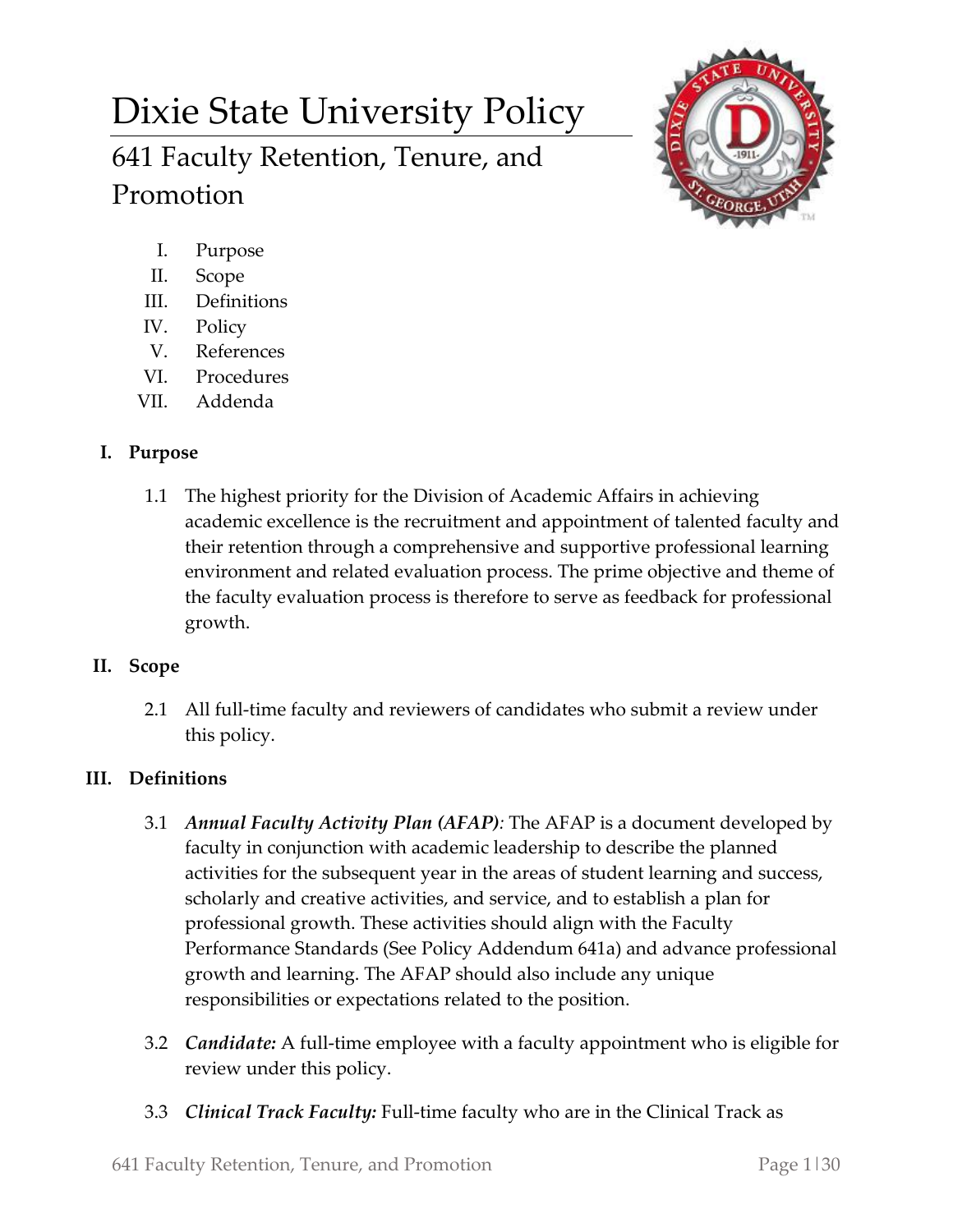defined in Policy 631: Faculty Categories.

- 3.4 *College:* A college within the University is usually organized under a dean. However, in this policy, a College Faculty Review Committee refers to faculty members who have been grouped together for the purposes of voting on faculty review matters. Colleges under deans may be subdivided as provided in this policy, but in no case will faculty members in a department be assigned to separate Colleges. Faculty members without appointment in an academic department will be assigned a College for the purpose of faculty reviews, and reasonable effort will be made to continue that assignment throughout the faculty member's appointment.
- 3.5 *Day:* Within this policy, "day" refers to "business day," defined as a day when the University's business offices are open.
- 3.6 *Deadlines:* If a deadline included in this policy falls on a non-business day, the deadline will be changed to the next business day.
- 3.7 *Dean's Letter:* The Dean's Letter is an evaluation by the faculty member's dean or designee as to how the faculty member is progressing in the quality and fulfillment of their AFAP, as well as other activities, duties, and responsibilities relevant to the review process.
- 3.8 *Faculty:* For the purposes of this policy, faculty is a full-time employee with any type of faculty status as defined in Policy 631: Faculty Categories.
- 3.9 *Faculty Mentorship:* Faculty Mentorship consists of a faculty member assigned to provide guidance to newly hired faculty.
- 3.10 *Faculty Performance Standards:* A set of established performance standards related to student learning and success, scholarly and creative activities, and service. (See Addendum 7.1: Faculty Performance Standards).
- 3.11 *Non-Compliance:* Failure to submit a portfolio for an Intermediate or Tenure Review according to the schedule outlined in this policy.
- 3.12 *Peer Exchange:* Peer exchanges are collegial exchanges between faculty members of ideas and constructive discussion about teaching and learning.
- 3.13 *Portfolio:* A faculty maintained electronic repository for all materials required for review.
- 3.14 *Post-Tenure:* Faculty members who have completed the probationary period and have been awarded tenure.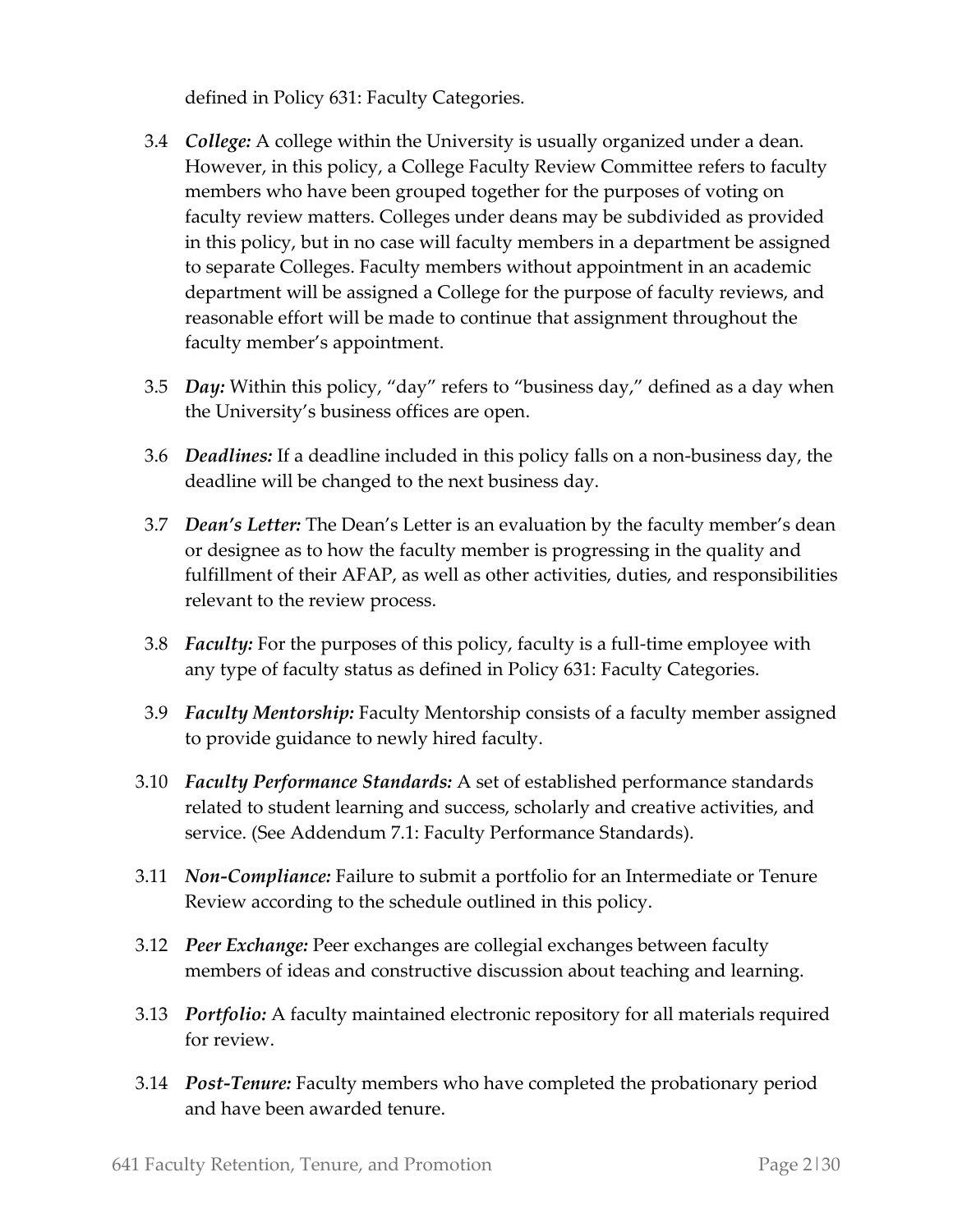- 3.15 *Probation:* A six (6)-year period of probationary employment required for Tenure-Track faculty in accordance with the Utah Board of Regents Policy R481: Academic Freedom, Professional Responsibility, Tenure, Termination; and DSU Policy 371: Faculty Termination.
- 3.16 *Professional Improvement Plan:* A Professional Improvement Plan outlines the areas for improvement over the next academic year and is approved by the Provost/Vice President of Academic Affairs (VPAA).
- 3.17 *Professional-Track Faculty:* Full-time faculty who are in the Professional-Track as defined in Policy 631: Faculty Categories.
- 3.18 *Promotion/Rank Advancement:* Promotion in faculty rank is the acknowledgement by the institution of excellence in performance of student learning and success, scholarly and creative activities, and service as appropriate to the faculty member's AFAP.
- 3.19 *Rank:* Academic ranks as outlined in Policy 631: Faculty Categories.
- 3.20 *Retention:* A probationary faculty member is retained when s/he is offered employment for the following academic year, either through direct reappointment or in the absence of non-reappointment.
- 3.21 *Review:* A faculty review is the process of peer and administrator examination of a faculty member's portfolio for the purpose of appraising the faculty member's performance in his/her duties and responsibilities as outlined in the faculty member's AFAP, DSU Policy 633: Faculty Rights and Responsibilities, and other applicable University policies.
- 3.22 *Self-Evaluation:* A document faculty submit to their department chair and that is subsequently forwarded to their college dean, identifying their accomplishments or deviations from that year's AFAP, and also identifying their strengths, ambitions, and challenges as instructors, and requesting the department chair's support in addressing those challenges and ambitions.
- 3.23 *Student Surveys:* A survey completed by currently enrolled students about the class and instructor.
- 3.24 *Supervisor Evaluation:* A written evaluation from a department chair, dean, or supervisor who visits a class session or evaluates an online module of the faculty member, and completes an evaluation form on the faculty member's instruction.
- 3.25 *Tenure:* Tenure-Track faculty who demonstrate excellence in student learning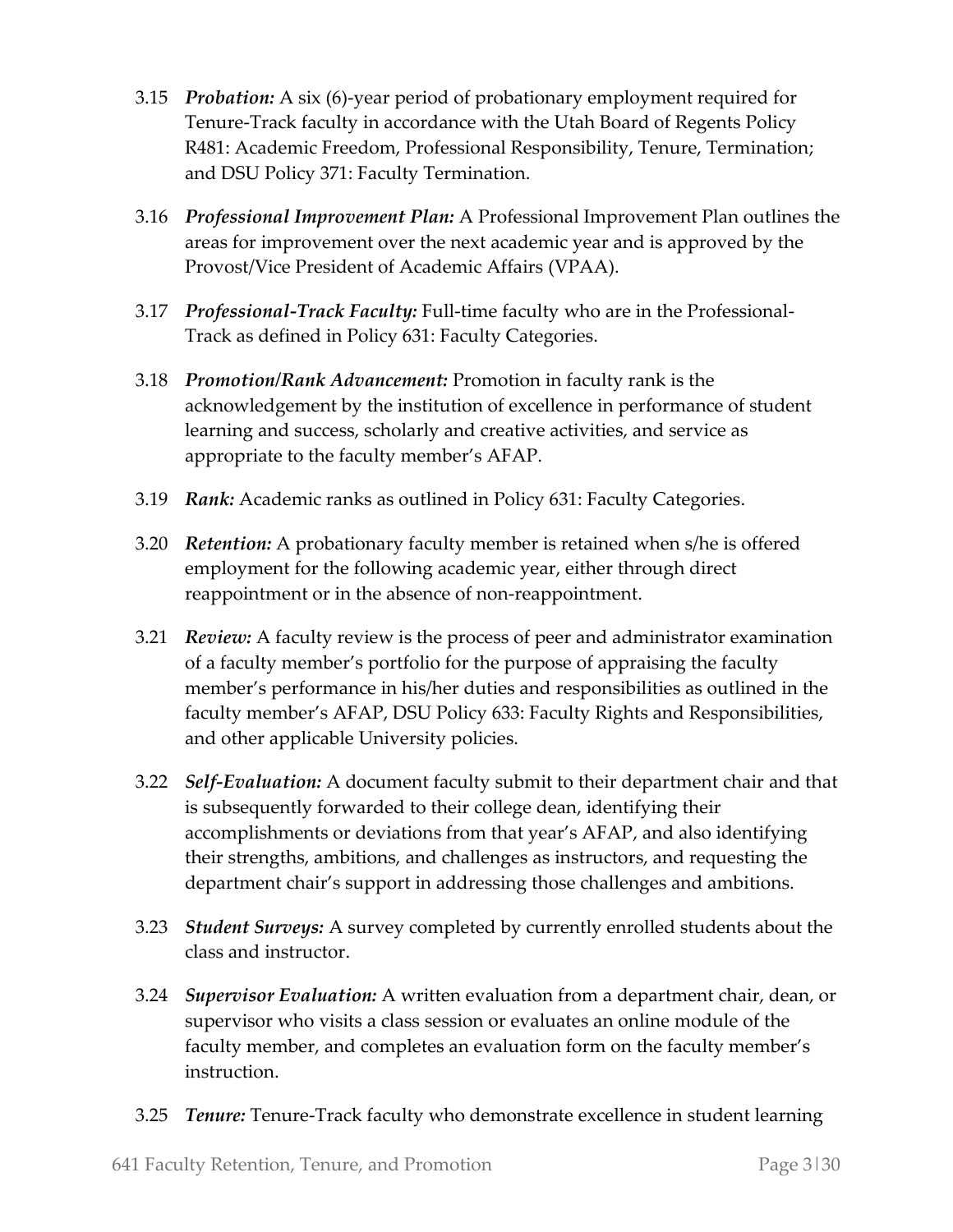and success, scholarly and creative activities, and service can be awarded tenure after a successful Tenure Review at the end of probation. Granting tenure after probation acknowledges that faculty members are especially valued by the institution, are competent in their disciplines, and are capable of continued excellence in student learning and success, scholarly and creative activities, and service as appropriate to their AFAPs. Tenured faculty have specific rights and responsibilities regarding institutional and faculty governance. Because granting tenure is regarded as the University's most critical personnel decision, it is imperative that a thorough, responsible screening be part of the tenure-granting process. Tenured faculty may apply for promotion and are required to submit portfolios for Post-Tenure Reviews as scheduled.

- 3.26 *Tenure-Track Faculty:* Full-time faculty who are on the Tenure-Track as defined in Policy 631: Faculty Categories.
- 3.27 *Terminal Degree:* The level of and/or specific academic degree required for tenure as well as for various academic appointments at DSU. Academic disciplines may have specific standards listed in DSU Policy Addendum 641k: Terminal Degrees by Discipline.
	- 3.27.1 Utah Board of Regents Policy R312: Utah System of Higher Education and Institutional Missions and Roles includes the following for Regional Universities: Regular full-time tenure-track faculty will have earned or be working toward the appropriate terminal degree for their field and specialty. Faculty in career and technical education or professional fields also will have practical, related work experience.

# **IV. Policy**

- 4.1 Dixie State University (DSU) has adopted and is committed to fully developing the teacher-scholar model (TSM) for faculty life. While the highest priority for all faculty is promoting effective, efficient, and engaging student learning; scholarship and creative activity are highly valued as intellectual pursuits that inform and elevate teaching and student learning. In addition, service, as defined within each college's RTP Rubric, and as more specifically described in each individual faculty's AFAP (Annual Faculty Activity Plan), is an important expectation of faculty life.
- 4.2 All faculty who request reappointment, tenure, or promotion in rank shall be evaluated based on their strengths and weaknesses relative to the Faculty Performance Standards.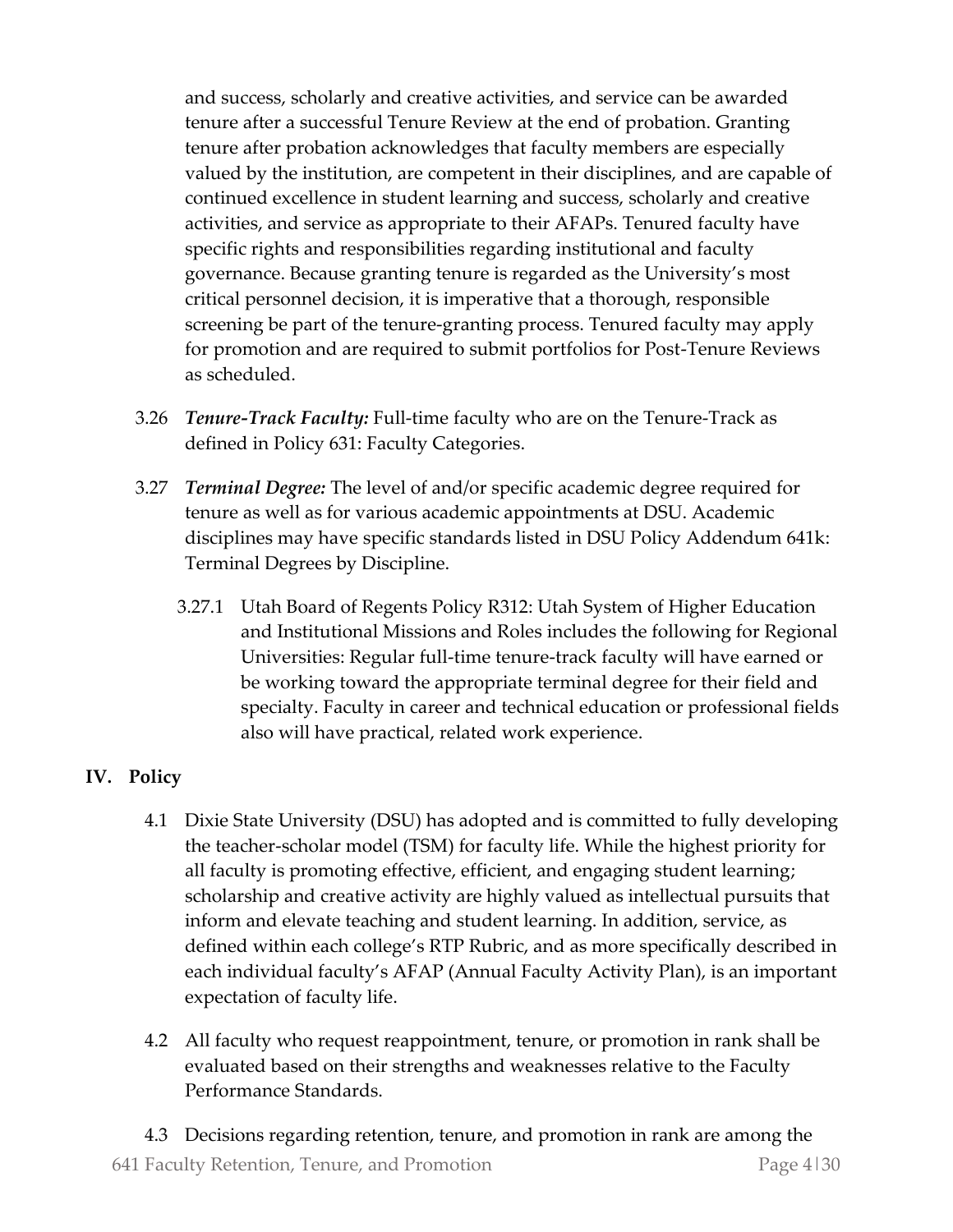most important made by the University. These decisions must be clear, fair, and unbiased at all levels of review. Faculty achievements may vary among colleagues and still meet the standards for retention, tenure, and promotion in rank.

- 4.4 Faculty professional growth and learning are the DSU academic culture and provide the framework for the organization and expectations of this retention, tenure, and promotion (RTP) policy.
- 4.5 Faculty members are expected to demonstrate and emphasize the quality of their achievements and the impact of their activities on student learning and success during the review period.
- 4.6 Initial Tenure-Track Announcement:
	- 4.6.1 Academic departments will determine the following:
		- 4.6.1.1 Appropriate terminal degree for Tenure-Track Faculty within each department discipline and/or sub-discipline according to accreditation standards (see DSU Policy 641k).
		- 4.6.1.2 Prior teaching experience or preparation for teaching in the discipline.
		- 4.6.1.3 Starting rank for the position.
		- 4.6.1.4 Any other unique responsibilities and expectations for the position, with a framework for subsequent faculty evaluations that may exist beyond the expectations outlined here.
	- 4.6.2 These determinations must be approved by the dean and Provost/Vice President of Academic Affairs (VPAA).
- 4.7 Initial Faculty Appointment: Based on the posted announcement and documented prior experience, a new faculty member may be appointed at the highest rank listed in the job announcement. A number of factors may be used in consideration of appointment at higher rank, including the relevance and quality of prior experience. Rank cannot be negotiated after the faculty member's appointment. Appointment at higher rank must be approved in writing by the dean, the Provost/VPAA, and the President. Appointment at a higher rank has no bearing on a faculty member's probationary period.
- 4.8 Faculty Mentorship: Each new faculty member shall be assigned a current faculty member approved by the department chair and/or dean to be their peer mentor/coach.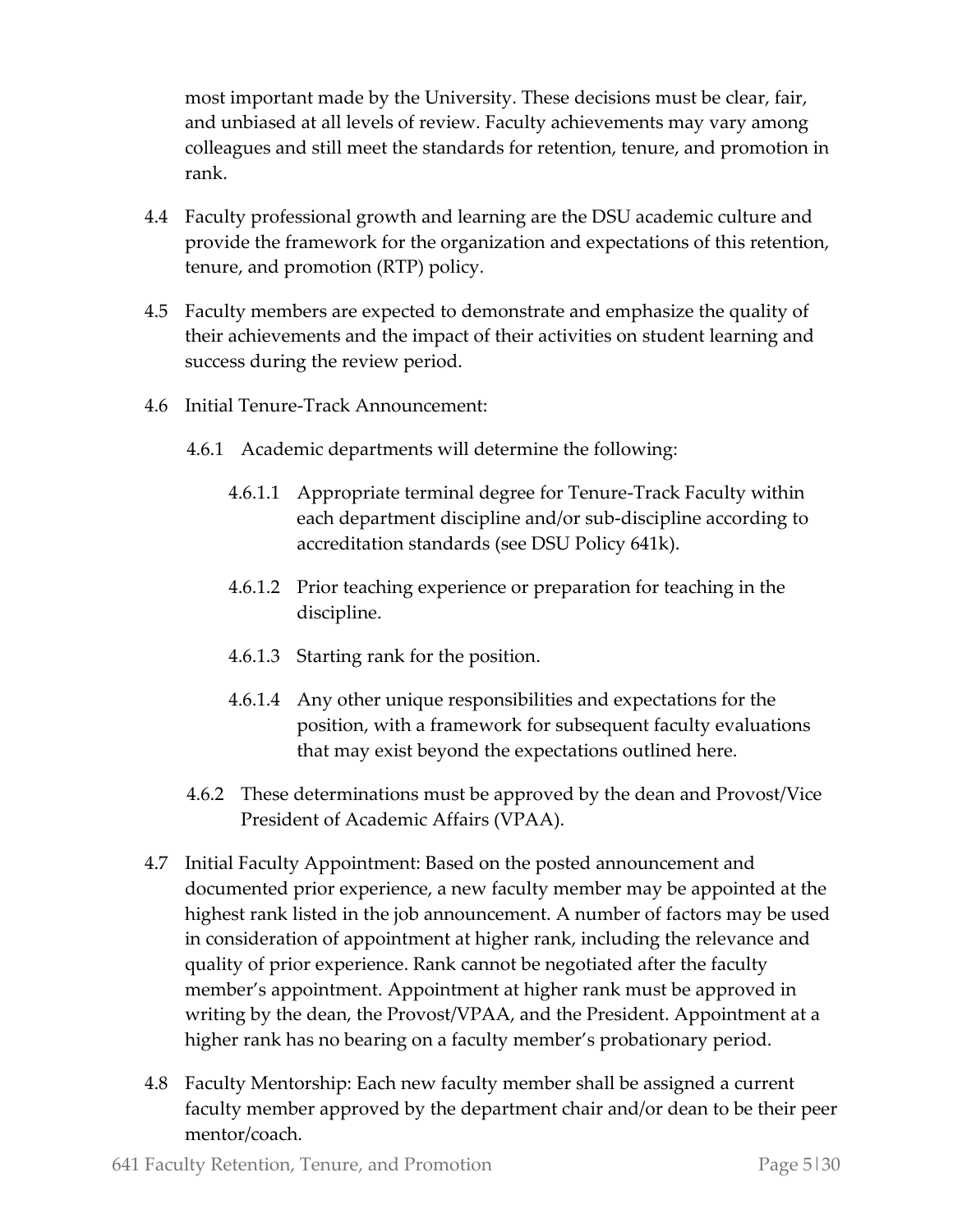- 4.9 Probationary Faculty
	- 4.9.1 All full-time faculty will begin employment at DSU on probation. Scheduled evaluations and reviews during the probationary period evaluate performance and provide constructive feedback as faculty progress. The contracts of faculty members on probation who do not meet the standards of the department or the expectations of the institution may be subject to non-renewal in accordance with the Utah Board of Regents policy R481: Academic Freedom, Professional Responsibility, Tenure, Termination, and Post-Tenure Review, and DSU Policy 371: Faculty Termination. Faculty members on probation are "atwill" employees.
	- 4.9.2 The University is permitted, within the limits of DSU policy, academic freedom, statutory law, and constitutional law, the utmost discretion in determining who will be retained for tenure.
	- 4.9.3 Serving as a department chair or performing other part-time administrative responsibilities has no impact on the length of the probationary period. However, a faculty member on probation who accepts a full-time administrative position relinquishes her/his faculty status, with the exception that he/she may negotiate to have prior years of faculty service counted toward tenure status and rank advancement if she/he accepts a faculty position immediately after serving in the fulltime administrative position.
	- 4.9.4 No credit toward tenure or rank advancement can be awarded for prior term appointments or non-full-time positions at DSU or other institutions.
	- 4.9.5 Certain situations such as family medical leave or military duty may merit temporary suspension of the probationary period. The faculty member must make a written request for approval of the suspension to the chair, the dean and the Provost/VPAA. Periods of duty spent off campus or on scholarly activity or educational leave are counted as part of the probationary period unless other written agreement is made.
	- 4.9.6 In exceptional circumstances and solely at the discretion of the University, a new faculty member who has met annual DSU faculty performance standards in rank in a prior tenure-track position at a regionally accredited university may be awarded a reduction in the probationary period with the written approval of the Dean and the Provost/VPAA.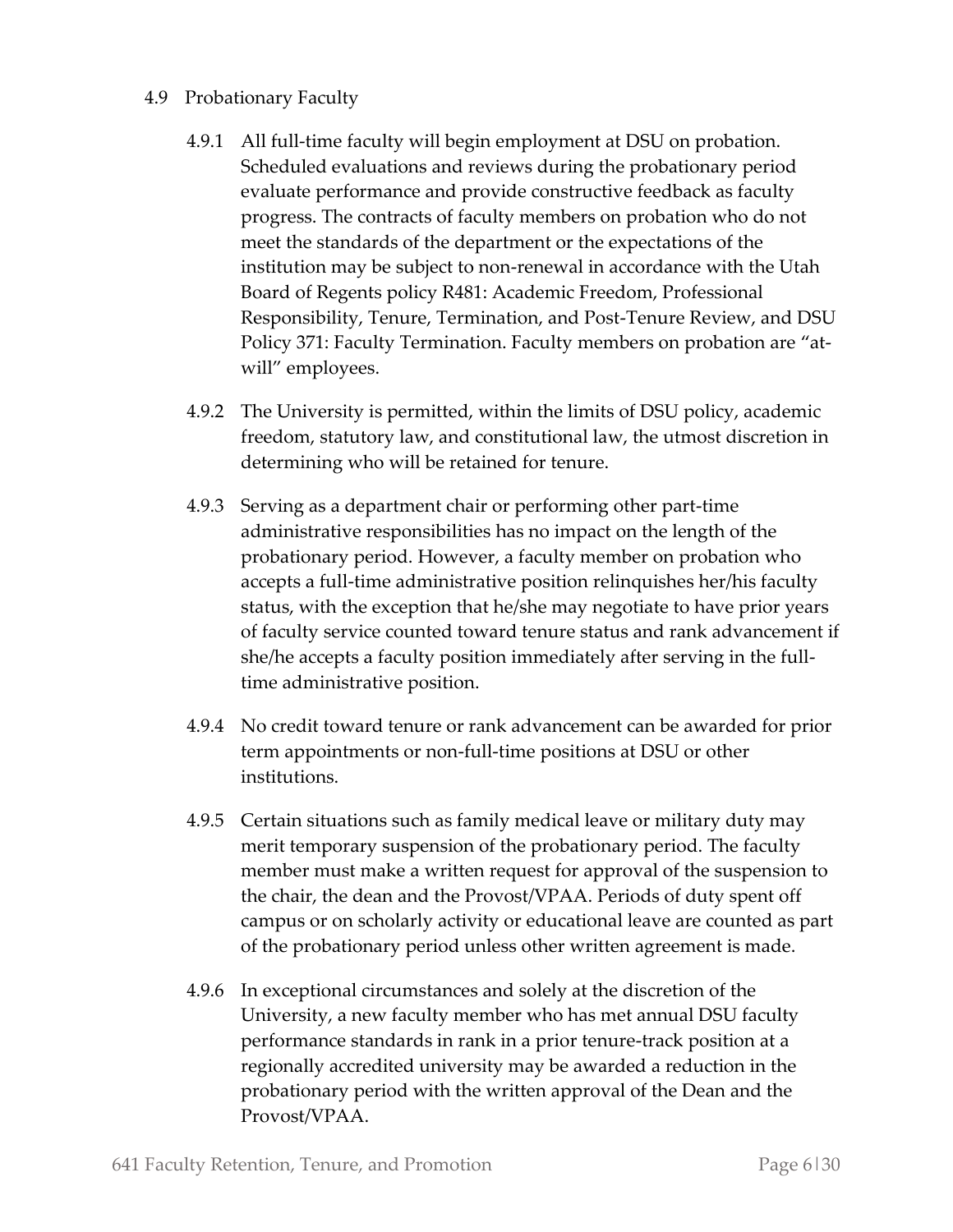- 4.9.6.1 A one- to two-year reduction is allowed based on the amount and quality of documented previous tenure track experience. The maximum two-year credit allows an experienced, exemplary faculty member to undergo the required Intermediate Review in the second as opposed to third year and the required Tenure Review in the fourth rather than the sixth year. Any exception made in extraordinary circumstances must be approved in writing by the Dean and the Provost/VPAA.
- 4.9.6.2 Within the first two years of initial appointment, a newly hired faculty member may request an additional review of qualifications and experience prior to appointment. The Dean and Provost/VPAA will complete the review. A reduced probationary period may be awarded.

#### 4.10 Rank Advancements

- 4.10.1 Tenure-Track faculty may be eligible to apply for promotion during the Tenure Review and each sequential sixth year of full-time Tenure-Track employment after the last promotion. Length of service alone should not create an expectation of promotion. Professional-Track faculty and Clinical-Track faculty, while not eligible for tenure, apply for retention and promotion in the sixth year of full-time faculty employment, and each sequential sixth year after the last review until highest rank is achieved and then are required to apply for retention review each sequential sixth year after the last review, as outlined in Policy 631: Faculty Categories.
- 4.10.2 In exceptional circumstances and solely at the discretion of the University, a new faculty member who has met annual DSU faculty performance standards in rank in a prior tenure-track position at a regionally accredited university may be awarded a reduction in the time period before they qualify for rank advancement with the written approval of the Dean and the Provost/VPAA.
- 4.10.3 A one (1) to two (2) year reduction is allowed based on the amount and quality of documented previous experience. The maximum two (2) year credit allows an experienced, exemplary faculty member to undergo the Rank Advancement Review in the fourth rather than the sixth year. Any exception made in extraordinary circumstances must be approved in writing by the Dean and the Provost/VPAA.
	- 4.10.3.1 Within the first year of appointment, a newly hired faculty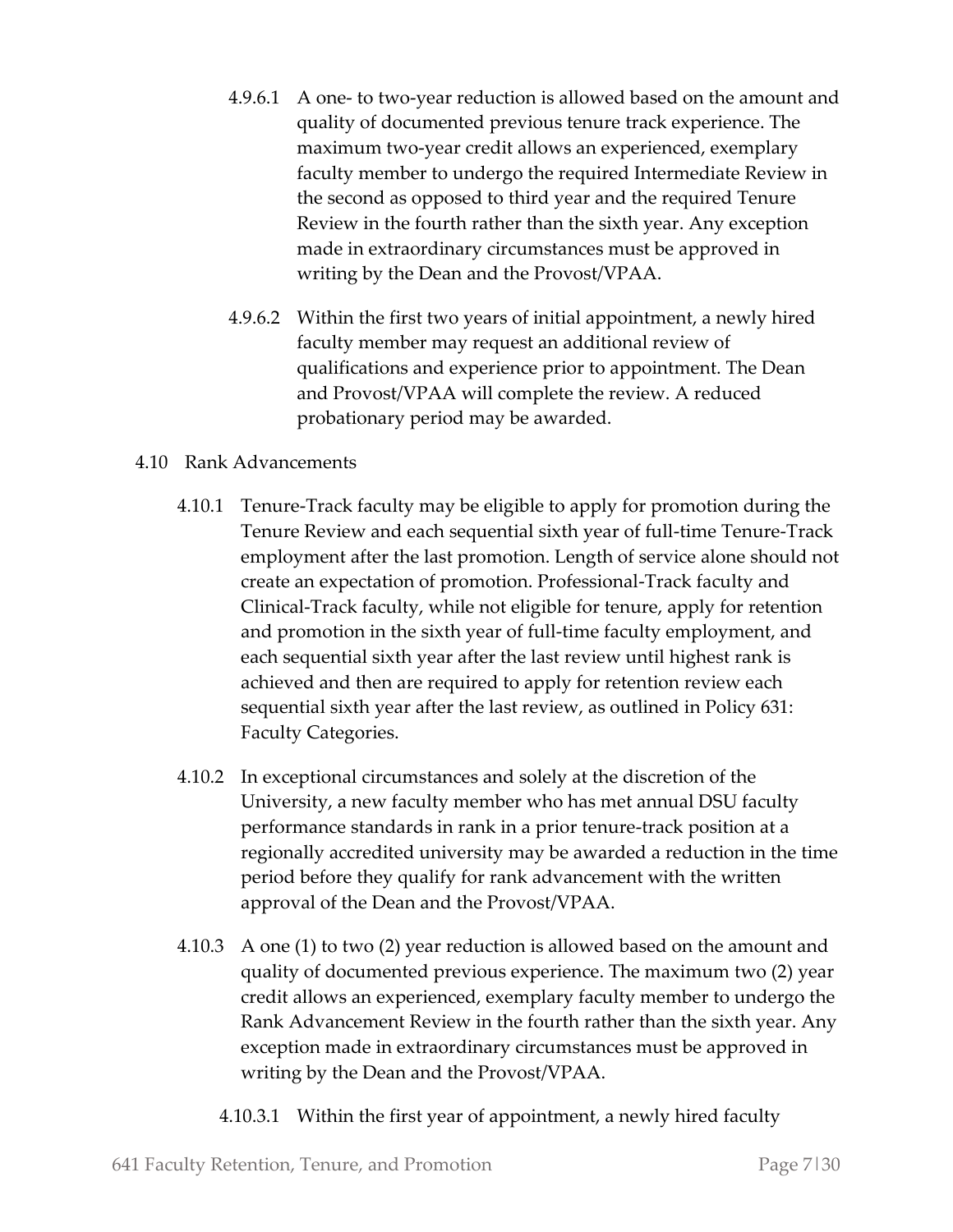member may request an additional review of qualifications and experience that were obtained prior to appointment. The Dean and Provost/VPAA will complete the review. A reduced period may be awarded.

- 4.10.4 A post-tenure faculty member with rank in a DSU academic department who accepts appointment as a dean or other full-time administrative position retains faculty status, rank, and tenure during his/her administrative appointment, but is not considered to have a current faculty appointment. Years served as a dean or other full-time administrative position can accrue toward rank advancement as applicable, although application for such advancement may not be submitted while the individual is serving in a non-faculty appointment. Post-tenure reviews are not required while a faculty member serves as a dean or in another full-time administrative position. (See DSU Policies 642: Post-Tenure Review and 661: Academic Structure)
- 4.11 A faculty member who is non-compliant with the review process as outlined may be subject to corrective and/or disciplinary actions up to and including non-reappointment or termination in accordance with DSU Policies 371: Faculty Termination and 372: Corrective and Disciplinary Action.
- 4.12 Types of Evaluations
	- 4.12.1 Student Surveys: Students who are currently enrolled in a credit-bearing class will complete a written evaluation of their class and instructor.
	- 4.12.2 Self-Evaluation: Full-time faculty will write a memorandum to their department chair, which is forwarded to his or her college dean, identifying their strengths, ambitions, and challenges as instructors, and requesting the department chair's support in addressing those challenges and ambitions.
	- 4.12.3 Supervisor Evaluation: The department chair, dean, or supervisor will visit a class session or evaluate an online module of the faculty member and fill out an evaluation form, which will be delivered to the faculty member. A faculty member's signature on the form does not mean the faculty member agrees with the evaluation; the signature just confirms the faculty member has seen the evaluation form. The supervisor may review the faculty member's portfolio, the results of recent student surveys, self-evaluation, and peer exchange within the past academic year.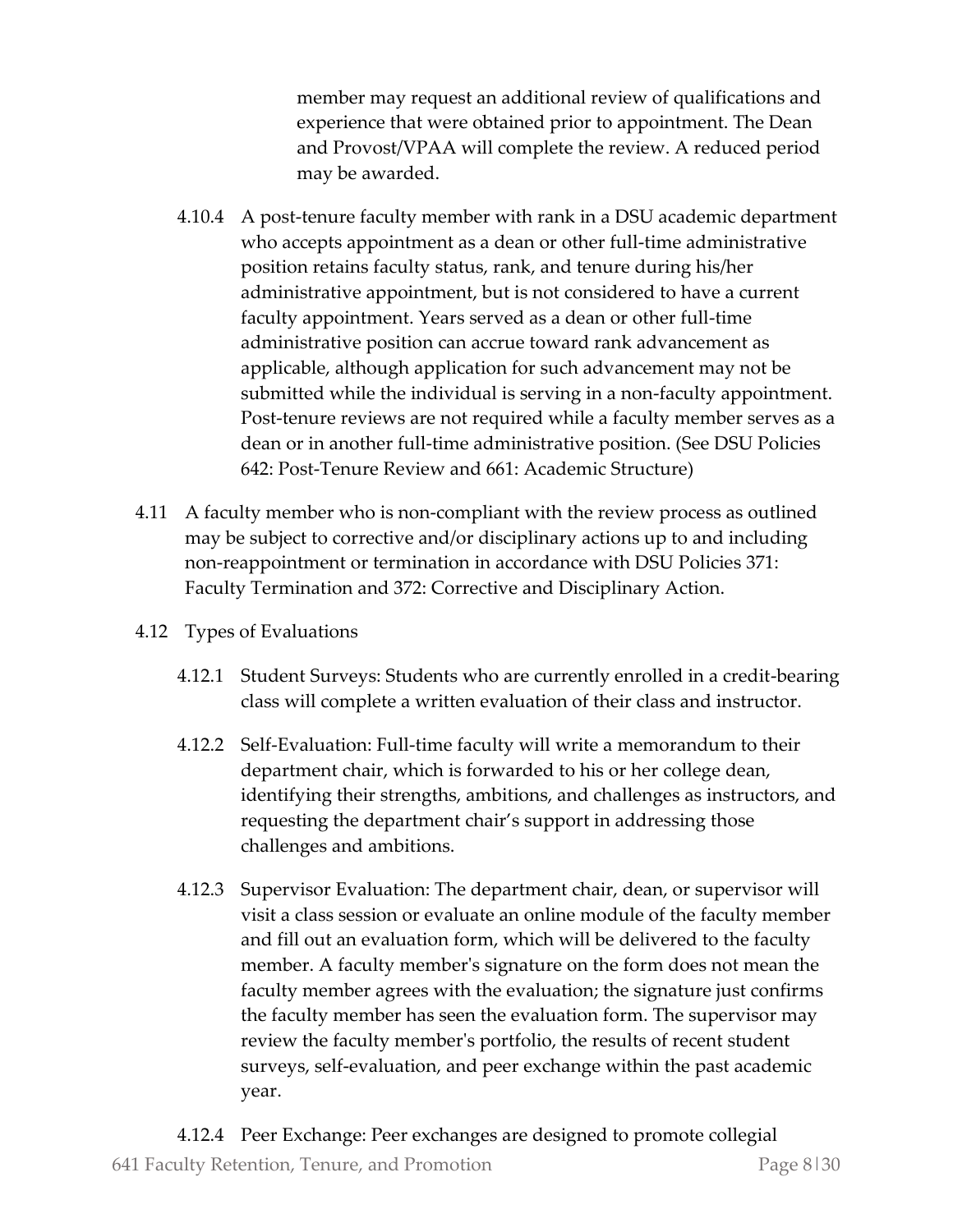exchange of ideas and constructive discussion about instruction between faculty members. Faculty members will identify one peer and this peer will visit one of the faculty member's class sessions or evaluate an online module and fill out a form, which will be delivered to the faculty member.

#### 4.13 Review Criteria

- 4.13.1 Faculty hired following the July 1, 2020 effective date will adhere to the requirements of this revised policy. Faculty with full-time appointments prior to July 1, 2020 will adhere to the review criteria from the previous policy (DSU Policy 641 Old) for their next review. Subsequent reviews will be in accordance with the review criteria within this revised policy.
	- 4.13.1.1 Faculty with appointments prior to July 1, 2020, may elect to be reviewed in accordance with the review criteria outlined in this policy. Notification of this choice should be included in their Letter of Intent to their College Faculty Review Chair.
- 4.13.2 Tenure-Track Faculty are reviewed based on criteria for student learning and success, scholarly and creative activities, and service. All faculty members are required to satisfactorily perform the duties and responsibilities detailed in the faculty member's Annual Faculty Activity Plan (AFAP) in fulfillment of the University's mission. All members of the faculty are expected to perform their duties in accordance with DSU Policy 633: Faculty Rights and Responsibilities, including statements on ethics and responsible conduct. Documentation must be provided to substantiate the portfolio and allow review based on applicable criteria. Reviews involve both quantitative and qualitative information. Portfolios are evaluated on a case by case basis (See DSU Policy Addendum 641a Faculty Performance Standards).
- 4.13.3 Standard criteria are applied as appropriate to the candidate's AFAP and those criteria may be altered as needed based on a candidate's duties as listed in their AFAP for each year under review. Candidates are not necessarily reviewed on the same criteria, and criteria are not weighted equally.
- 4.13.4 In addition to institutional recommended general activity (See DSU Policy Addendum 641a Faculty Performance Standards), Departments and/or Colleges will develop unambiguous standards and disciplinespecific criteria (e.g., a rubric) that the faculty member must achieve in the areas of student learning and success, scholarly and creative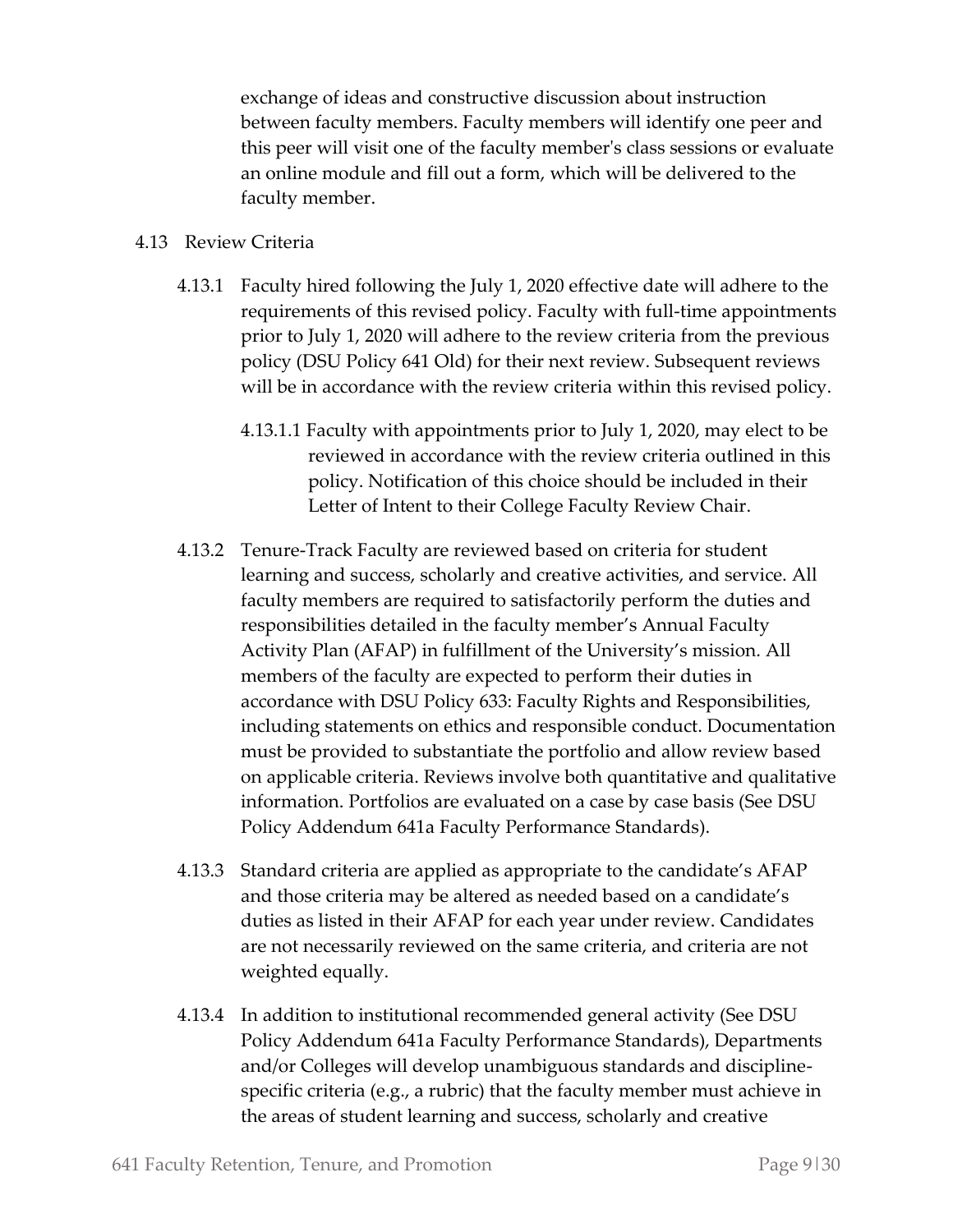activities, and service.

- 4.13.4.1 These standards and criteria should reflect the mission, values, and priorities of the department, college, and university and should be differentiated for the various faculty ranks.
- 4.13.4.2 Such departmental criteria must be approved by a majority of the full-time faculty in the organizational unit, must be submitted to Academic Council for approval, and must be linked from this policy as addenda before implementation.
- 4.13.4.3 All departmental criteria will be reevaluated every five (5) years and go through a similar approval as outlined above.
- 4.13.5 Intermediate and Tenure Reviews are based on the cumulative work of a faculty member during the probationary period, including any years brought towards tenure and promotion. Promotion review focuses on the faculty member's accomplishments since his/her last promotion.
- 4.14 Faculty Portfolios
	- 4.14.1 The University requires that all documentation regarding and in support of a candidate's review portfolio be housed in the specified electronic system. All full-time employees with faculty appointments are required to maintain a current portfolio in the electronic portfolio system.
		- 4.14.1.1 Reviews are based primarily on a faculty member's performance and activities in the period since the last review. The portfolio should include documentation of all aspects of a faculty member's assignment as detailed in the AFAP.
		- 4.14.1.2 Only student learning and success, scholarly and creative activities, and service accomplished after the initial faculty appointment at DSU should be included in the portfolio except for the following two conditions:
			- 4.14.1.2.1 If years toward tenure and/or rank promotion are granted then activities completed during that time should also be included in the portfolio.
			- 4.14.1.2.2 Any information included in the portfolio from before the initial faculty appointment at DSU can only be considered for context related to material under consideration and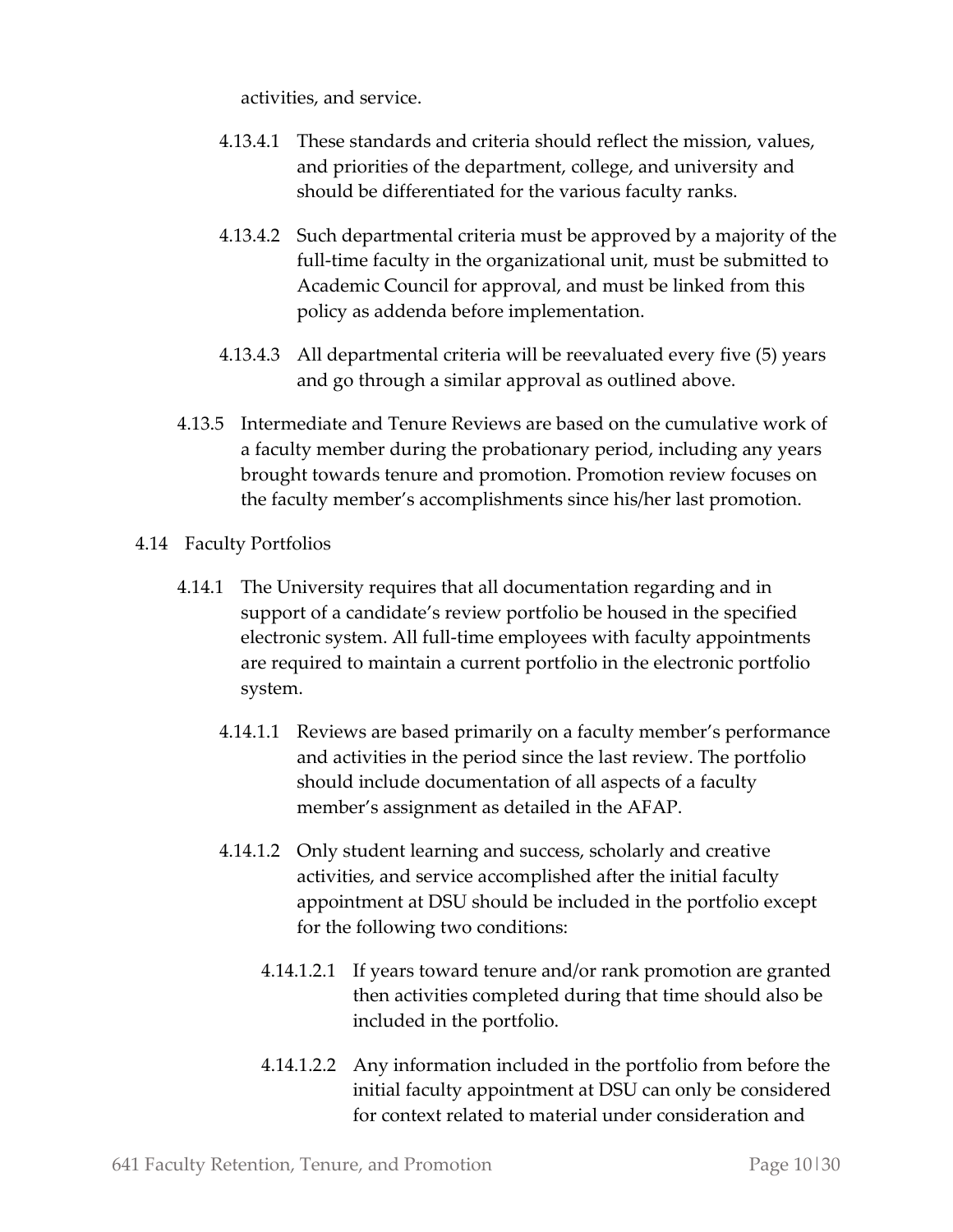should be noted as such.

- 4.14.2 Before undergoing a review, the candidate is responsible to ensure that his/her electronic portfolio includes the following:
	- 4.14.2.1 Human Resources form indicating eligibility, terminal rank in discipline, and faculty member's educational attainment.
	- 4.14.2.2 Curriculum Vitae for the period under review with activities and documentation that supports the University's criteria for review of portfolios.
	- 4.14.2.3 AFAP documents for all years under review.
	- 4.14.2.4 Required evaluations for the specific type of review.
		- 4.14.2.4.1 Student surveys.
		- 4.14.2.4.2 Self-evaluations.
		- 4.14.2.4.3 Supervisor evaluations.
		- 4.14.2.4.4 Peer exchanges.
	- 4.14.2.5 Evidence to support student learning and success, as appropriate to their AFAP. (See DSU Policy Addendum 641a Faculty Performance Standards)
	- 4.14.2.6 Evidence of scholarship and creative activities, as appropriate to their AFAP. (See DSU Policy Addendum 641a Faculty Performance Standards)
	- 4.14.2.7 Evidence to support service, as appropriate to the AFAP. (See DSU Policy Addendum 641a Faculty Performance Standards)
	- 4.14.2.8 Written results of all previous portfolio reviews, including letters and/or reports issued by the College Faculty Review Committee, University Faculty Review Committee, Dean, and Provost/VPAA. All documentation in this category should be maintained throughout the faculty member's employment at the University and may not be removed as outdated.
	- 4.14.2.9 Any letters, recommendations, or responses generated throughout the current review process (e.g., Dean Letter, University Faculty Review Committee recommendations, etc.)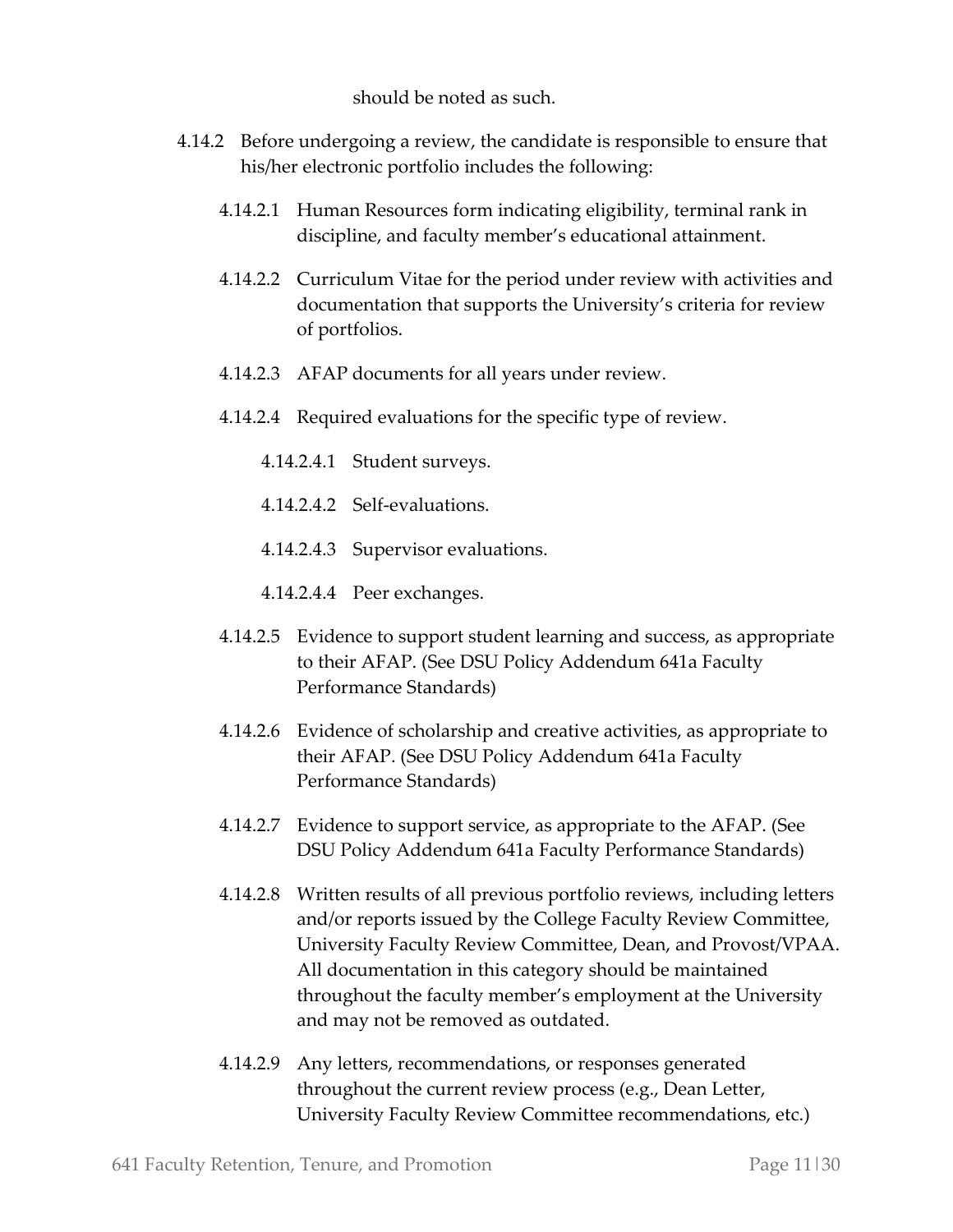should be added to the portfolio before the next level of review can commence.

- 4.14.2.10 It is the responsibility of the faculty member to ensure that all required evaluations outlined in the addendum Faculty Portfolio Checklist are included in the portfolio.
- 4.14.2.11 Other documentation as determined to be needed including:
	- 4.14.2.11.1 Post-award reports for professional development, scholarship, and/or creative activities.
	- 4.14.2.11.2 General letters of support or recommendation as desired.
	- 4.14.2.11.3 Copy of Professional Improvement Plan, if one has been implemented.
- 4.14.3 The following documents must be included in the portfolio before the next-level review can be completed, and these documents should permanently remain in the portfolio. In addition, any formal, written response to the above listed documents submitted by the candidate must be included in the portfolio prior to the next level review (See Level of Review/Documents Required Before Review in table below).

| <b>Level of Review</b>                               | <b>Documents Required Before Review</b>                                                                                                                                                                                                         |
|------------------------------------------------------|-------------------------------------------------------------------------------------------------------------------------------------------------------------------------------------------------------------------------------------------------|
| College Faculty<br><b>Review Committee</b>           | Letter from the candidate to chair of College Faculty<br>Review Committee.<br>Human Resources document that indicates eligibility,<br>$\overline{\phantom{a}}$<br>terminal rank in discipline, faculty member's<br>educational attainment, etc. |
| Dean's Review                                        | Letter from College Faculty Review Committee to<br>candidate's dean.                                                                                                                                                                            |
| <b>University Faculty</b><br><b>Review Committee</b> | Dean's Letter to University Faculty Review Committee                                                                                                                                                                                            |
| Provost's Review                                     | Letter from University Faculty Review Committee to<br>$\overline{\phantom{a}}$<br>Provost/VPAA                                                                                                                                                  |

#### 4.15 Committees

#### 4.15.1 Confidentiality: For the purposes of this policy, confidential information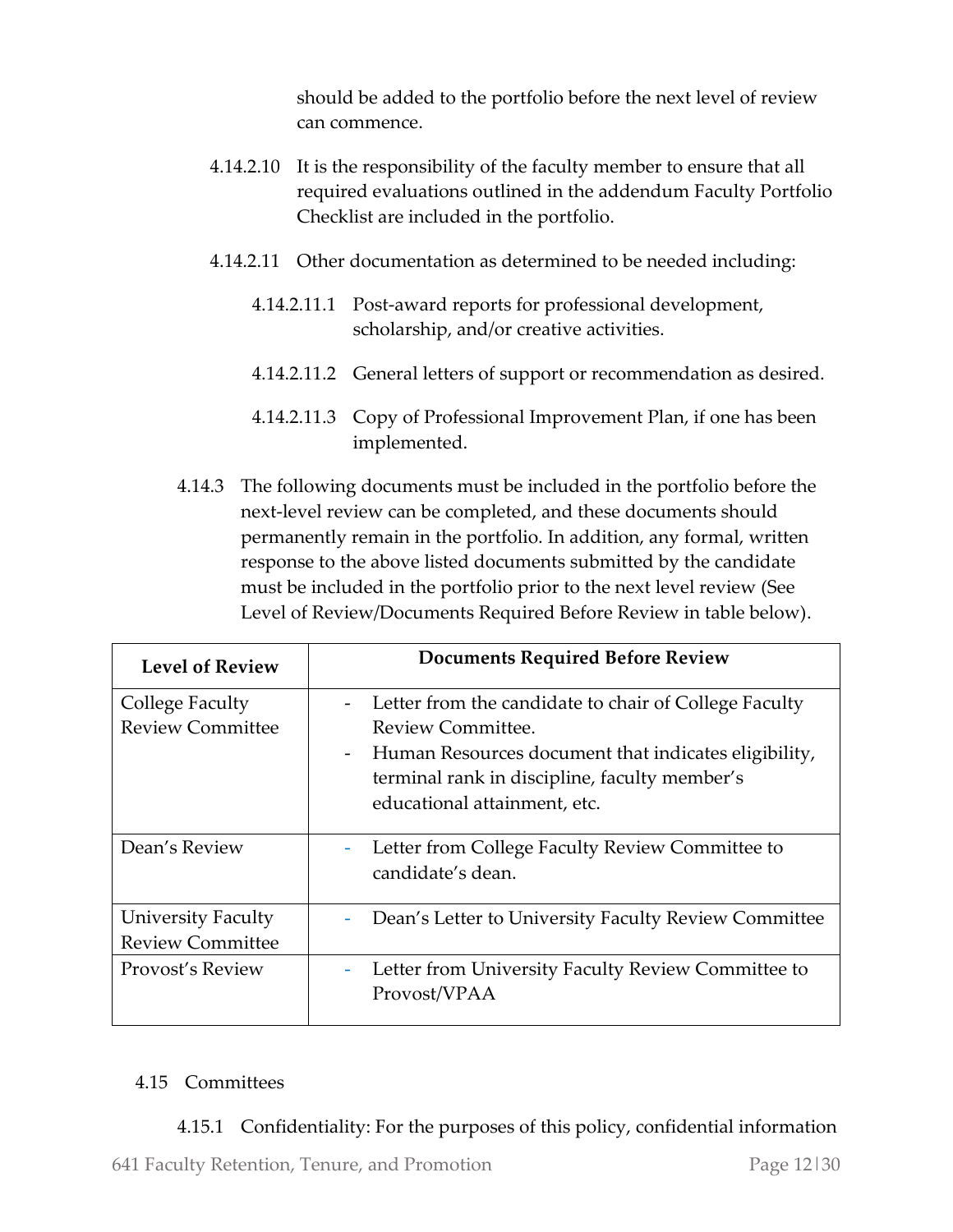includes that which is not generally known to the public. The confidentiality of information related to the processes outlined in this policy is to be respected. The confidentiality extends indefinitely, not just during the review period. Members of all committees and others with access to this information participate in the process with the understanding that all matters related to faculty reviews, including deliberations and voting results, must remain confidential. The rule of confidentiality does not expire. Even after a review is completed, committee members are prohibited from discussing any actions, deliberations, and recommendations of the committee, or any information about candidates derived from the review process. Individuals who violate this confidentiality will be considered in violation of DSU policy and may be subject to disciplinary action.

- 4.15.1.1 Candidates under review are discouraged from directly approaching committee members concerning disposition of their review beyond any supervisor and/or mentor relationship previously established between two members of the faculty. This does not preclude social, business, and casual interaction where the candidate's application and the process are not discussed. This does not prohibit a committee chair or administrator from requesting more information from a candidate when needed. Candidates may contact a Review Committee Chair for clarification purposes.
- 4.15.1.2 Notwithstanding the foregoing, DSU and all DSU employees must comply with all public records laws including the Utah Government Records Access and Management Act (GRAMA). (See DSU Policy 152: Records Access and Management)
- 4.15.2 College Faculty Review Committee
	- 4.15.2.1 The College Faculty Review Committee is comprised of the faculty in the College(s), as constituted per 4.15.2.2.3, with the right to vote on a specific candidate's application as determined by this policy.
		- 4.15.2.1.1 Any member of a College Faculty Review Committee has the right to access the electronic portfolio of a faculty member who has submitted an application to that committee, regardless of voting rights, rank, or discipline. All faculty members eligible to participate in the review should have access to relevant portfolios through their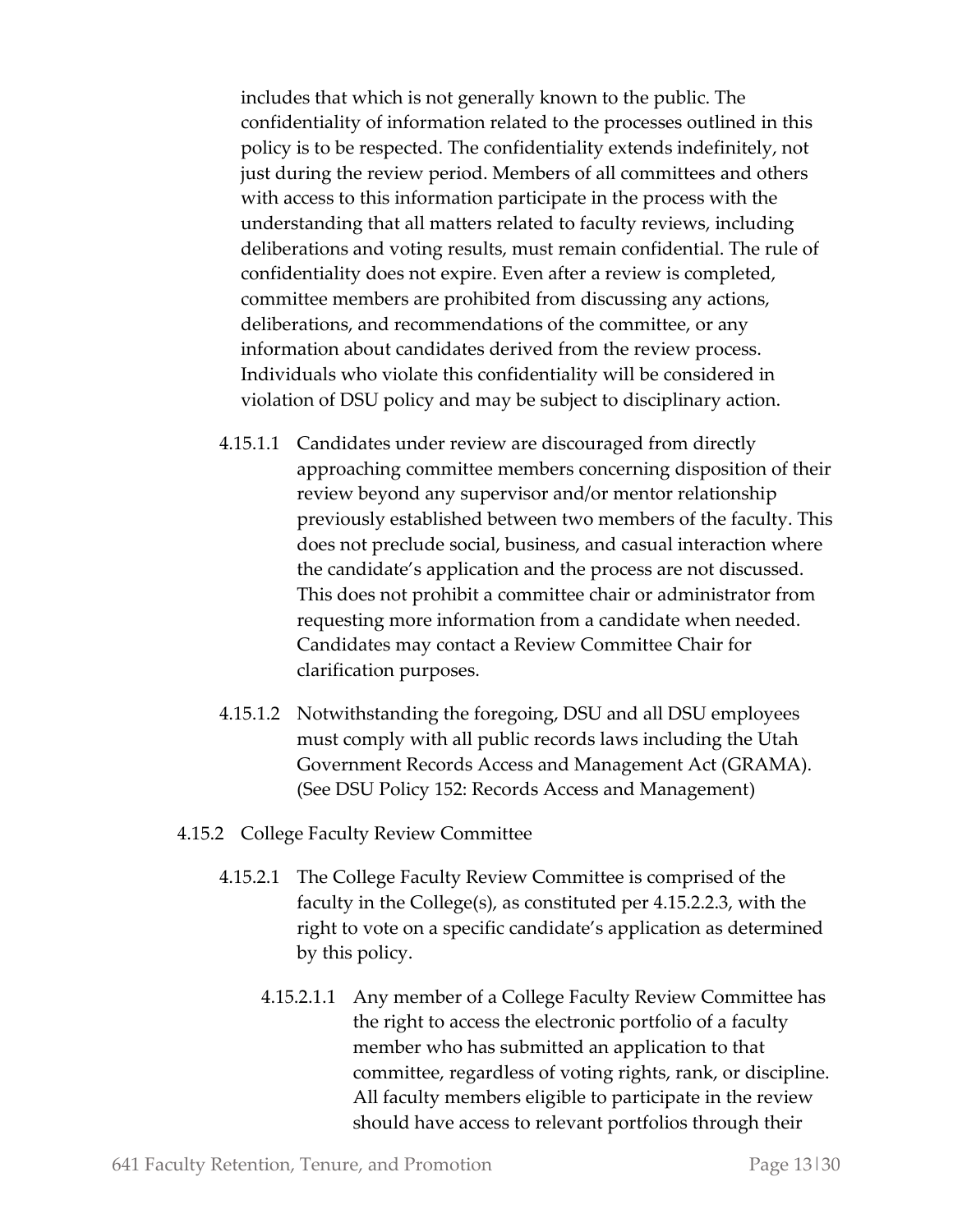office computers, although only members of the College Faculty Review Committee shall have voting rights (see 4.15.2.2.3). Deans and the Provost/VPAA or their designee(s) have the right to review the electronic portfolio of any faculty member under their jurisdiction.

- 4.15.2.1.2 The College Faculty Review Committee will deliberate and provide written recommendations regarding applications for Intermediate, Tenure, and Promotion reviews for all faculty assigned to that College Faculty Review Committee.
- 4.15.2.2 College Faculty Review Committees are organized by the dean, the Faculty Senate, and the Office of Human Resources in consultation with organizationally affected faculty. To ensure an equitable and legal faculty review process, as well as compliance with applicable employment laws, regulations, and other University policies, a subset of a College Faculty Review Committee may only be established with written permission from the Provost/VPAA and the Office of Human Resources.
	- 4.15.2.2.1 Organizational units may not create any review process or committee outside of those specifically designated by this policy although they are encouraged to foster mentorships and to develop and distribute specific departmental criteria to be applied by College and University Faculty Review committees. Any such specific criteria must be approved by Academic Council and included as an addendum to this policy.
	- 4.15.2.2.2 The necessity may arise for the University to combine established committees to accommodate relevant variations in organizational composition such as a limited number of tenured faculty members (less than 3), absence of full professors, Equal Opportunity requirements, etc.
	- 4.15.2.2.3 The College Faculty Review Committee will consist of a minimum of three (3) tenured faculty members, each with a minimum rank of associate professor. College Faculty Review Committees shall be representative of the college, with at least one representative from each department (not program). Deans and Associate Deans may not serve on College Faculty Review Committees during their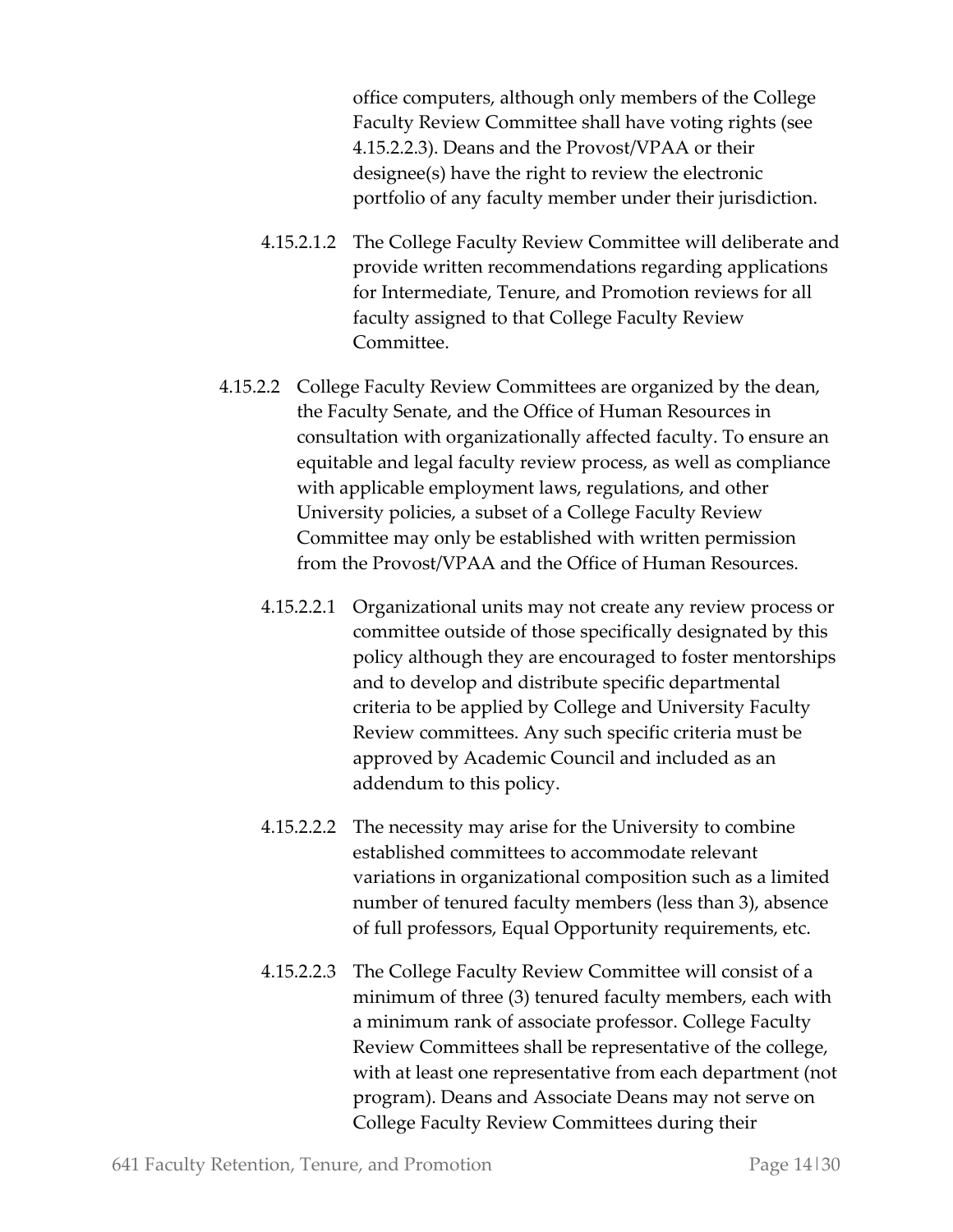appointment or assignment to administrative office. Committee members will serve staggered three (3) year terms.

- 4.15.2.2.4 Members of the College Faculty Review Committee are decided jointly between the dean and chair of the College Faculty Review Committee. No more than half of the College Faculty Review Committee are allowed to have administrative assignments.
- 4.15.2.2.5 Within the membership of the College Faculty Review Committee, voting rights are limited by the single vote rule, which states that no individual may cast more than one vote on a candidate's application in the same academic year. Voting members of the University Faculty Review Committee are ineligible to serve on the College Faculty Review Committee. Votes should be based on comprehensive review of each candidate's portfolio and application of appropriate criteria. A quorum, consisting of two-thirds of the faculty members eligible to vote on a candidate's application, is required for all votes.
- 4.15.2.3 The Chair of the College Faculty Review Committee must be a tenured faculty member with minimum rank of associate professor. The Chair will be elected by all full-time Tenure-Track College faculty (as defined by the membership assigned to a specific College for the purposes of implementing this policy) and will serve a three (3) year term. A chair may be reelected and succeed him/herself in subsequent terms.
	- 4.15.2.3.1 No faculty member scheduled for a mandatory review by the College Faculty Review Committee during the three (3) year term may be elected as chair. The chair may not submit an optional review to the College Faculty Review Committee during his/her period in office.
	- 4.15.2.3.2 The College Faculty Review Committee Chair remains a voting member of the College Faculty Review Committee.
	- 4.15.2.3.3 A faculty member scheduled for a Post-Tenure Review during his/her period in office is eligible to serve as chair of the College Faculty Review Committee.

641 Faculty Retention, Tenure, and Promotion Page 15|30 4.15.2.3.4 The Chair of a College Faculty Review Committee may not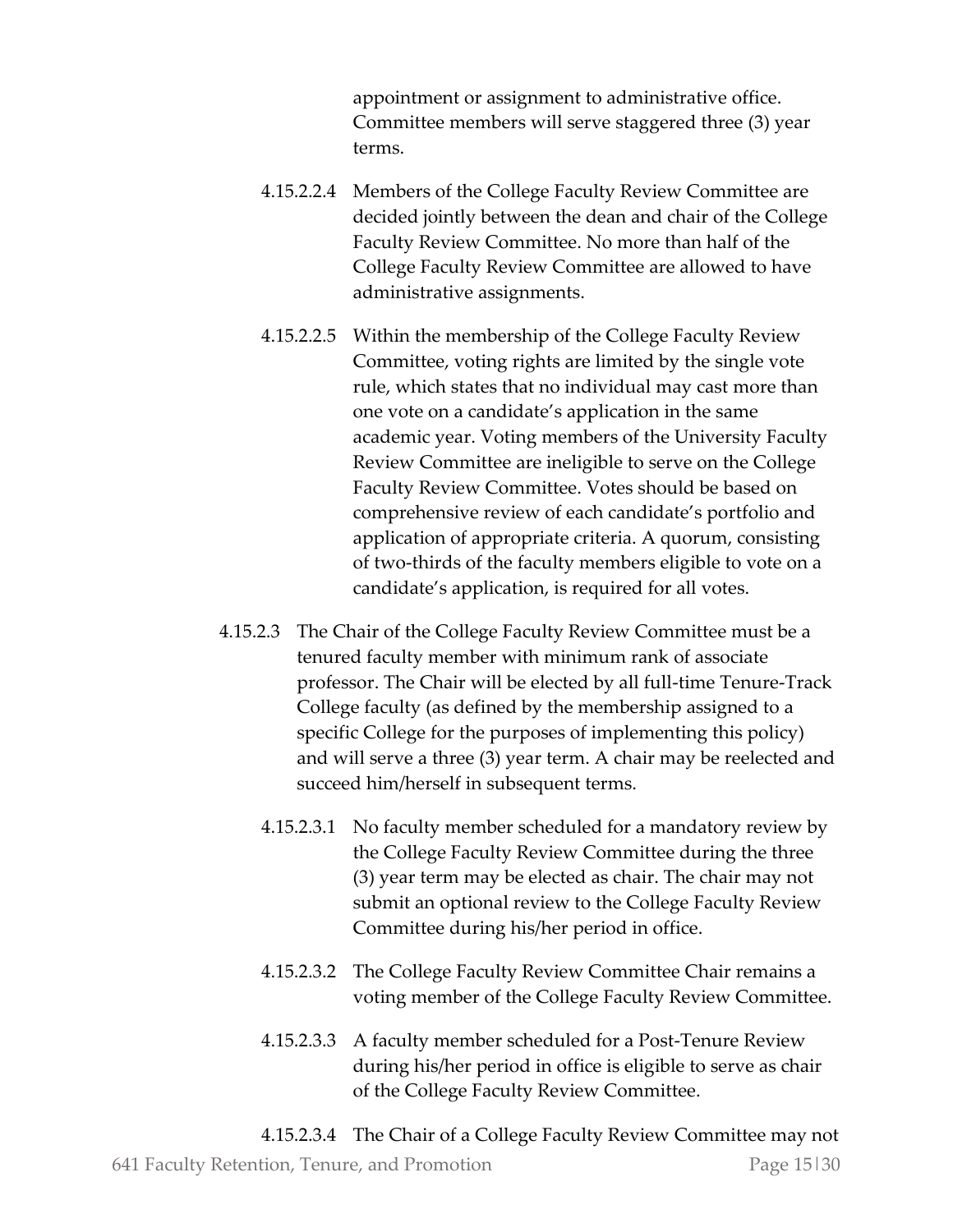simultaneously serve in any capacity on any other review committee or any appeals committee or hearing board that might be called upon to hear an appeal of a review process or outcome.

- 4.15.2.3.5 Deans and department chairs are not eligible to serve as Chair. Deans do not vote at any level of the faculty review process, and the department chairs retain voting rights appropriate to their rank and status when he or she does not write the Dean's Letter as the dean's designee.
- 4.15.2.3.6 The chair of the University Faculty Review Committee is responsible for ensuring that an election for a new College Faculty Review Committee chair is completed by March 15 in the last year of the College Faculty Review chair's term. If, by March 15 in the last year of a chair's term, a new chair has not been elected, the dean(s) of the affected College(s) will appoint an eligible faculty member chair to serve as chair for a one (1) year term.
- 4.15.3 University Faculty Review Committee
	- 4.15.3.1 The University Faculty Review Committee will deliberate and provide written recommendations regarding applications for Intermediate, Tenure, and Promotion reviews for all University faculty. The Committee has the responsibility to recommend nonreappointment of a probationary faculty member who, in the judgment of the committee, has not made satisfactory progress toward tenure.
		- 4.15.3.1.1 Based on comprehensive review of each candidate's portfolios and application of the appropriate criteria, all members of the University Faculty Review Committee are eligible to vote on all applications, regardless of rank.
		- 4.15.3.1.2 A quorum of two-thirds of the voting members of the University Faculty Review Committee is required for each vote.
		- 4.15.3.1.3 Deans and department chairs are not eligible to serve on the University Faculty Review Committee.
		- 4.15.3.1.4 The single vote rule applies to voting members of the University Faculty Review Committee such that no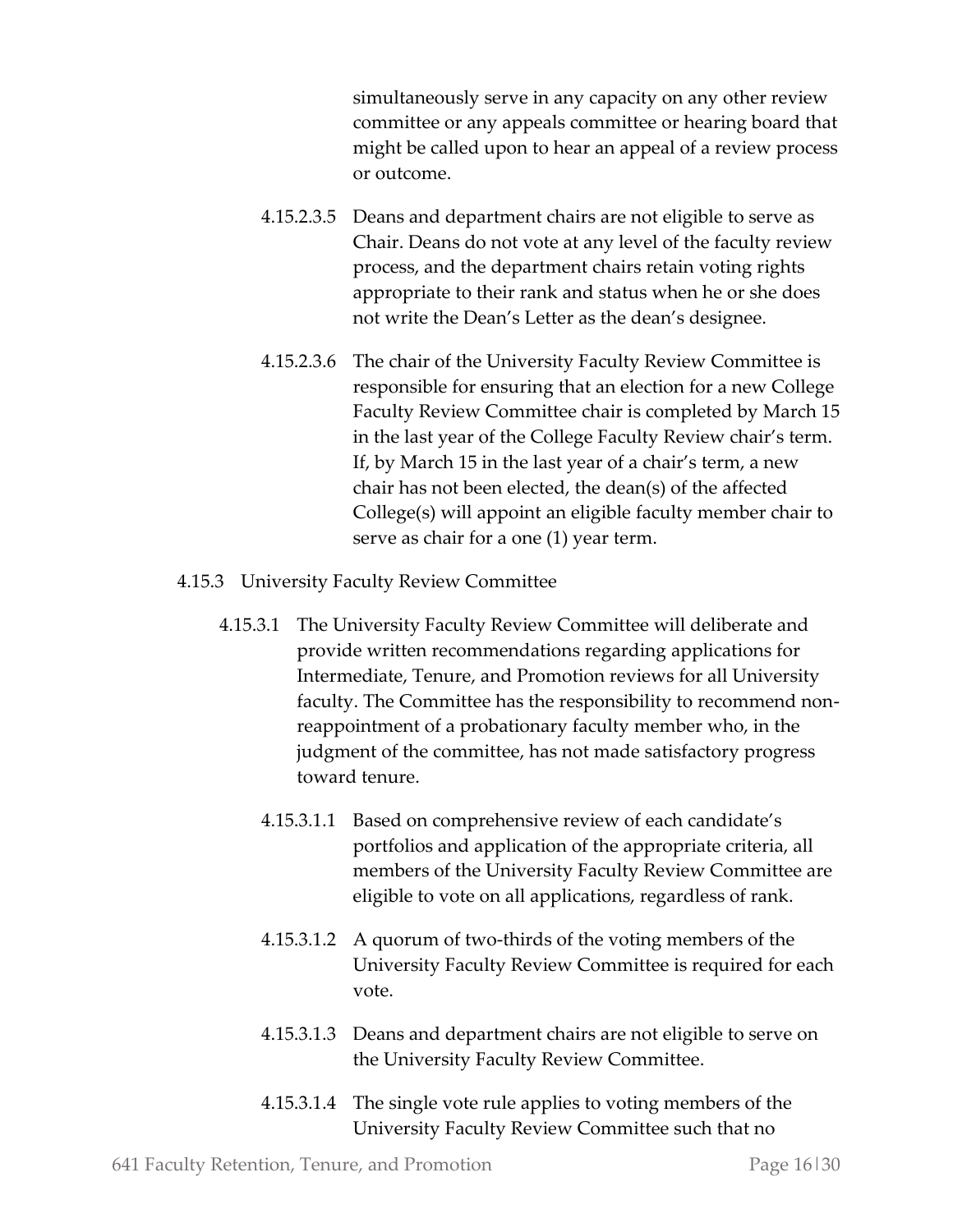individual may cast more than one (1) vote on a candidate's application in the same academic year. Voting members of the University Faculty Review Committee should not cast votes in their College Faculty Review committees although they may participate in that review. The chair of the University Faculty Review Committee, because they are not eligible to vote in that committee, may be eligible to vote in the College Faculty Review Committee of his/her appointment.

- 4.15.3.2 The University Faculty Review Committee will consist of a minimum of nine (9) tenured faculty members, each with a minimum rank of associate professor, elected from representative divisions of the faculty at large. Deans and department chairs may not serve on the University Faculty Review Committee during their appointment or assignment to administrative office. The members will serve staggered three (3) year terms.
	- 4.15.3.2.1 The voting members of the University Faculty Review Committee will be representative of all Colleges within the University. One-third of the committee members' terms will expire each year. Committee members may be reelected and succeed themselves as representatives.
	- 4.15.3.2.2 The Faculty Senate is responsible for holding elections to populate the University Faculty Review Committee. If, at the end of an academic year (June 30), the Faculty Senate has not fully populated the University Faculty Review Committee, the Provost/VPAA and the deans will appoint an appropriate number of eligible representative faculty members to serve one-year terms on the committee.
	- 4.15.3.2.3 No faculty member may simultaneously serve as chair of the College Faculty Review Committee and as a member or chair of the University Faculty Review Committee.
	- 4.15.3.2.4 If requested by the chair of the University Faculty Review Committee, the Provost/VPAA will designate a mutually agreed-upon individual to serve as a non-voting secretary to the committee during that chair's term in office. The secretary can be either a faculty or staff member as requested by the chair. The secretary is under the same confidentiality restraints as all other committee members.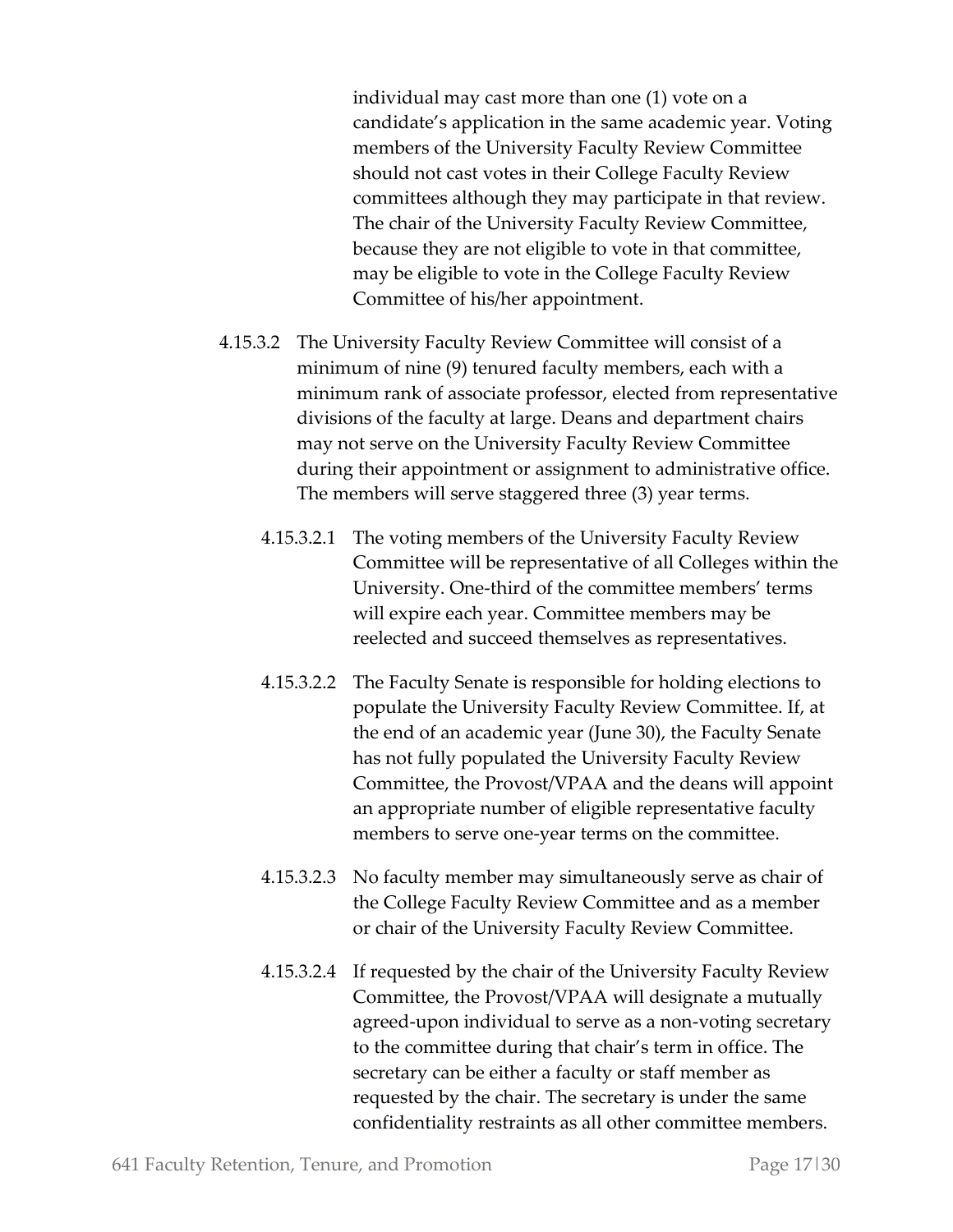- 4.15.3.2.5 No faculty member scheduled for a mandatory review by the University Faculty Review Committee during his/her three (3) year term of office may be elected as a member of that committee. No faculty member may submit an optional review that will go to the University Faculty Review Committee during his/her period as a member or chair of that committee.
	- 4.15.3.2.5.1 Faculty members scheduled for a Post-Tenure Review during that period are eligible to serve as members of the University Faculty Review Committee.
- 4.15.3.2.6 The Provost/VPAA and the Faculty Senate President will jointly designate a tenured professor to act as a non-voting chair of the University Faculty Review Committee for a three (3) year period. Such appointment must be made by February 15 in the last year of the previous chair's term. An individual chair may not immediately succeed him/herself in the position of chair.
	- 4.15.3.2.6.1 The chair of the University Faculty Review Committee may not simultaneously serve in any capacity on any other review committee or any appeals committee or hearing board that might be called upon to hear an appeal of a review process or outcome.
- 4.15.3.3 Department chairs, deans, and other University administrators may not attend meetings or participate in the deliberations of the University Faculty Review Committee except by specific invitation from the committee.
- 4.16 Promotion Appeals Board
	- 4.16.1 The Promotion Appeals Board will hear appeals of decisions made by the Provost/VPAA as needed. A probationary faculty member who receives a notice of non-appointment may not appeal any decision.
	- 4.16.2 Composition and selection of members of the Promotion Appeals Board, as well as the procedures of that board, are detailed below.
- 4.17 Types of Reviews: DSU requires all faculty members to undergo a set of regular and rigorous reviews throughout their careers. Faculty members must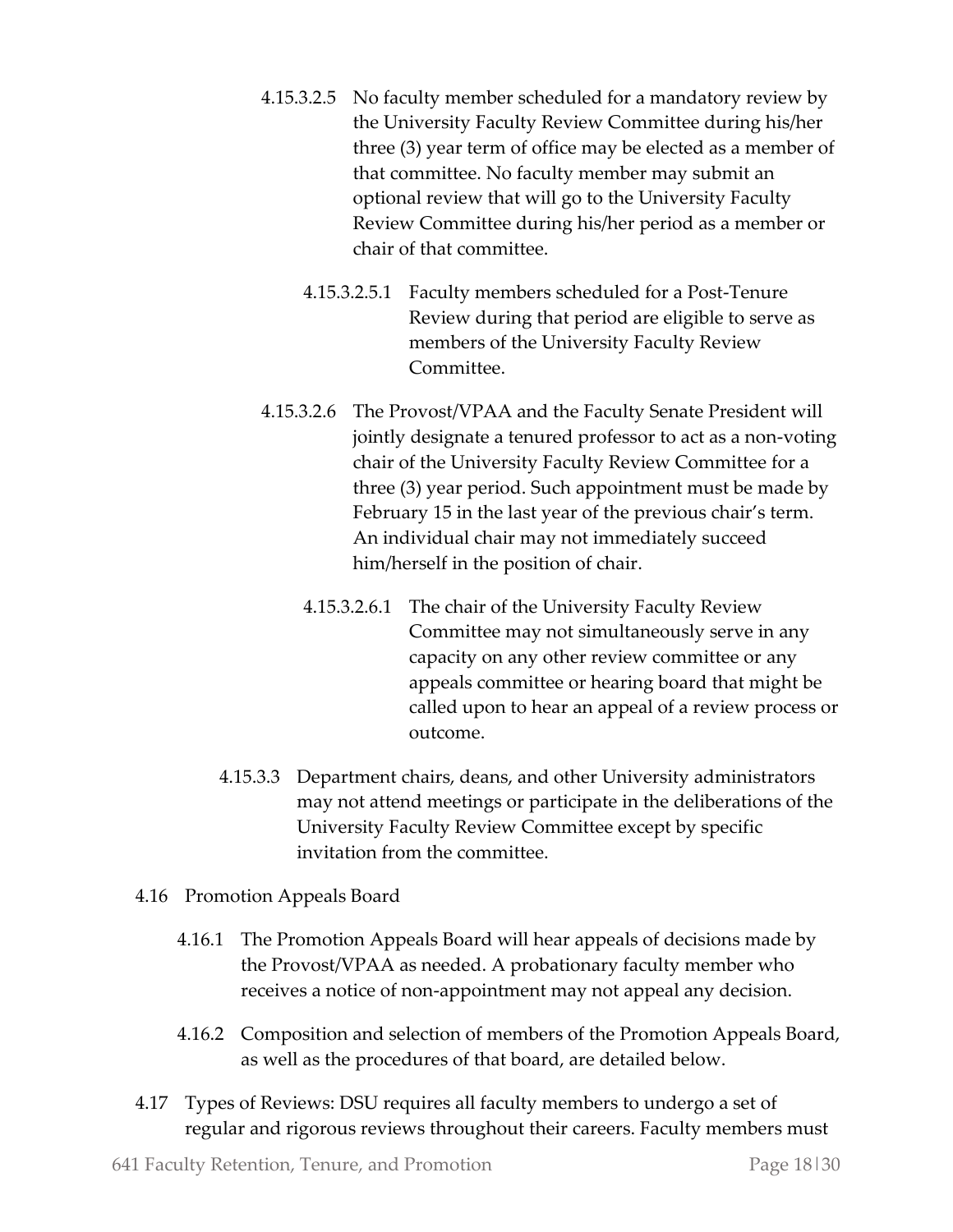maintain a current portfolio in the required electronic format at all times and must submit it for review according to the following schedule:

- 4.17.1 Feedback on Self-Evaluation
	- 4.17.1.1 Department chairs will provide feedback, annually, on each faculty member's self-evaluation. This feedback will be documented in the faculty member's portfolio.
- 4.17.2 Intermediate Review
	- 4.17.2.1 The purpose of the Intermediate Review is to provide feedback and guidance to assist the faculty member in their progress toward post-tenure status.
	- 4.17.2.2 Required of all Tenure-Track Faculty to take place in the fall semester of the third year of their probation. A faculty member may reduce this amount of time with the written approval of the Dean and the Provost/VPAA. (See Section 4.9.7).
- 4.17.3 Tenure Review
	- 4.17.3.1 Required of all Tenure-Track Faculty to take place in the fall semester of the last year of their probation. Tenure, if approved, goes into effect at the onset of the following academic year (July 1).
- 4.17.4 Promotion Reviews
	- 4.17.4.1 Faculty members eligible for rank advancement may apply by undergoing a Promotion Review simultaneously with the Tenure Review or every sixth fall semester since their last review until final available rank is attained. New rank, if approved, goes into effect at the onset of the following academic year (July 1).
- 4.17.5 Additional Reviews may be required as specified in a Professional Improvement Plan. Professional Improvement Plans are not required of all faculty members.
- 4.17.6 The Intermediate and Tenure Review are mandatory. A Tenure-Track Faculty who fails to submit a required letter and/or make a complete and current portfolio available for review according to the schedule listed in this policy will be considered in violation of this policy and may be subject to DSU Policies 371: Faculty Termination and 372: Corrective and Disciplinary Action.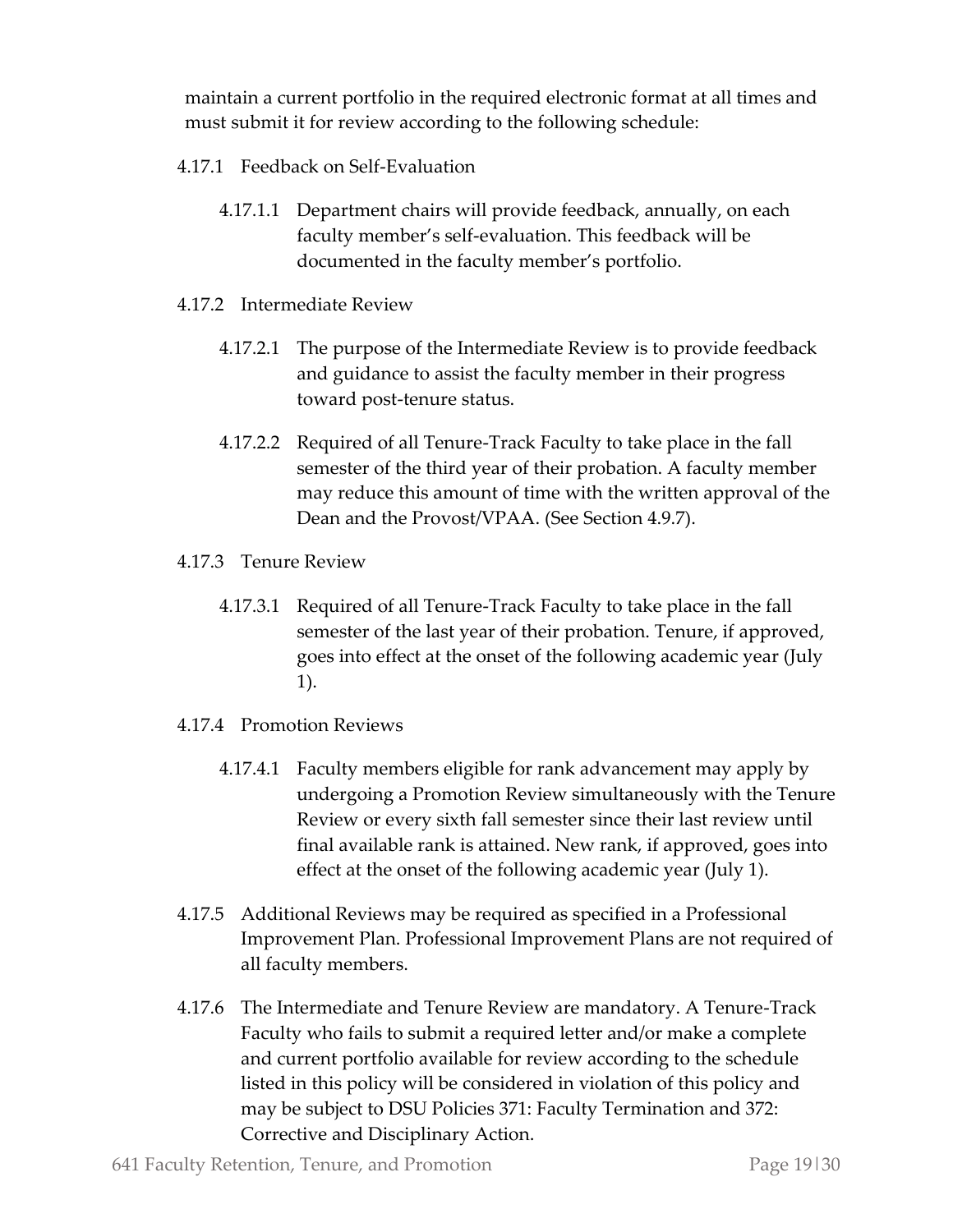#### **V. References**

- 5.1 DSU Policy 341: Faculty Salaries
- 5.2 DSU Policy 371: Faculty Termination
- 5.3 DSU Policy 372: Corrective and Disciplinary Action
- 5.4 DSU Policy 631: Faculty Categories
- 5.5 DSU Policy 633: Faculty Rights and Responsibilities
- 5.6 DSU Policy Addendum 640d: Faculty Standing Committees
- 5.7 DSU Policy Addendum 641a: Faculty Performance Standards
- 5.8 DSU Policy Addendum 641k: Terminal Degrees by Discipline
- 5.9 DSU Policy 642: Post-Tenure Review
- 5.10 DSU Policy 661: Academic Structure
- 5.11 Title VI, 42 U.S.C. § 2000d et seq.
- 5.12 Title VII of the Civil Rights Act of 1964
- 5.13 Utah Board of Regents Policy R312: Utah System of Higher Education and Institutional Missions and Roles
- 5.14 Utah Board of Regents Policy R481: Academic Freedom, Professional Responsibility, Tenure, Termination, and Post-Tenure Review

#### **VI. Procedures**

- 6.1 Annual Faculty Activity Plan (AFAP)
	- 6.1.1 Full-time faculty, in conjunction with his/her supervisor(s), will submit an AFAP to the Department Chair for review.
	- 6.1.2 Subsequent to their review, the Department Chair submits the AFAP to the Dean for their review. Upon the Dean's approval, the AFAP is placed in the faculty member's digital portfolio. (AFAP template may be found in DSU Policy Addendum 641a: Faculty Performance Standards)
- 6.2 Evaluation Schedule and Process
	- 6.2.1 All full-time faculty will be evaluated on the following schedule and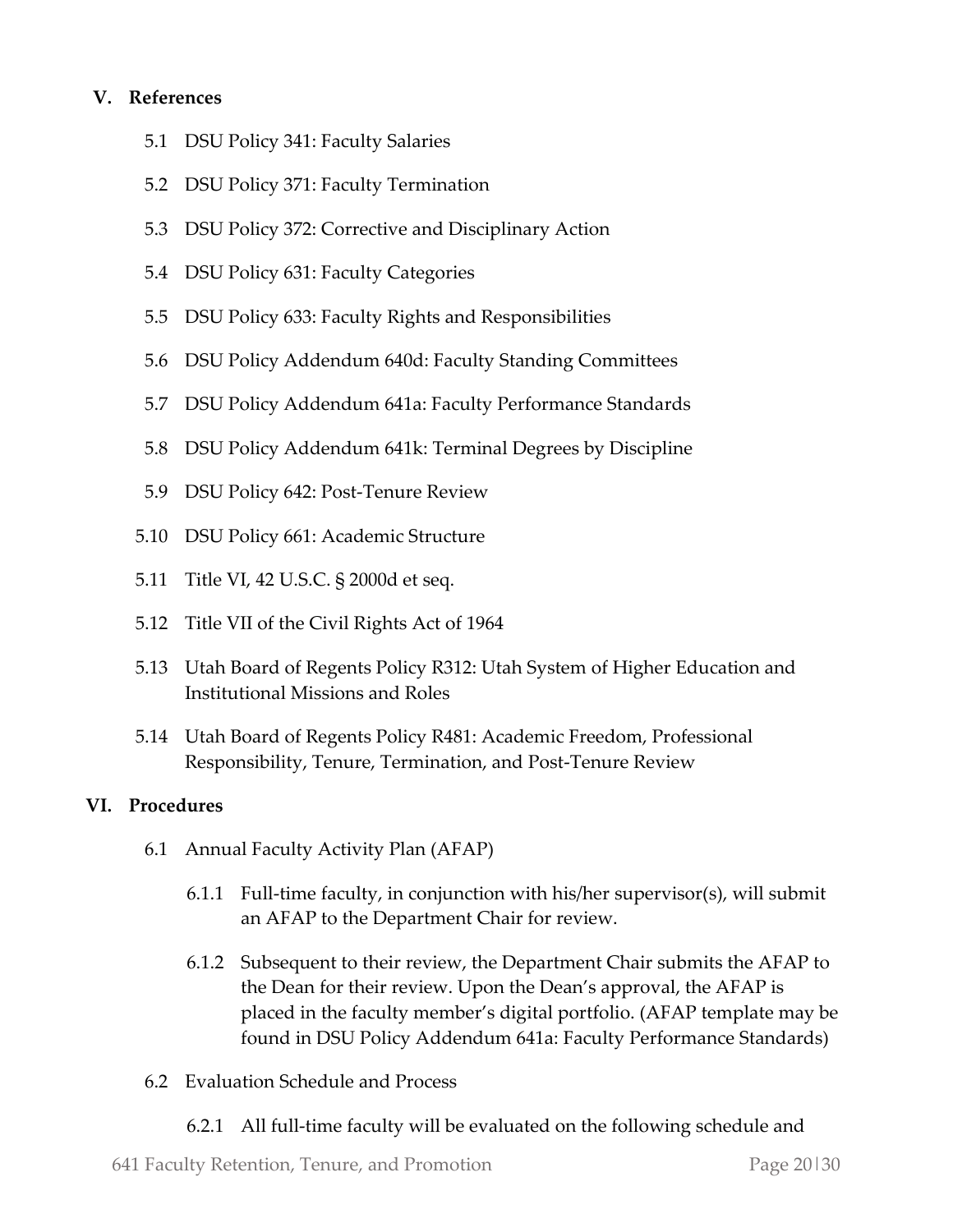process:

- 6.2.1.1 Full-time probationary faculty:
	- 6.2.1.1.1 Student Surveys will be conducted in all courses every term during the last two weeks of the semester before finals week. The faculty member responsible for the course will not administer the survey. Student evaluations will close before finals week. The faculty member will not see the results of the student survey until after final grades have been issued.
	- 6.2.1.1.2 Self-Evaluations will be completed once per year by May 15 as an evaluation of the previous academic year, and the self-evaluation will be submitted to the faculty member's respective department chair.
	- 6.2.1.1.3 Supervisor Evaluations will be completed once per academic year during the probationary period. For the supervisor evaluation, the dean, department chair, or program coordinator who reviewed the class will meet with the faculty member to review the form either immediately after the class session or at a mutually agreed upon time. The faculty member will sign the form, keep a photocopy, and return the original to the department chair with a copy sent to the college dean.
	- 6.2.1.1.4 Peer Exchanges will be completed once per academic year. Within a week following the visit, the peer will meet with the faculty member to informally discuss the session. The faculty member and peer will sign the form, keep a photocopy, and send the original to the department chair with a copy sent to the college dean. Additional peers may be invited to visit a faculty member's class at the faculty member's discretion.
- 6.2.1.2 Full-time non-probationary or tenured faculty:
	- 6.2.1.2.1 Student Surveys will be conducted in all courses every term during the last two weeks of the semester before finals week. The faculty member responsible for the course will not administer the survey. Student evaluations will close before finals week. The faculty member will not see the results of the student survey until after final grades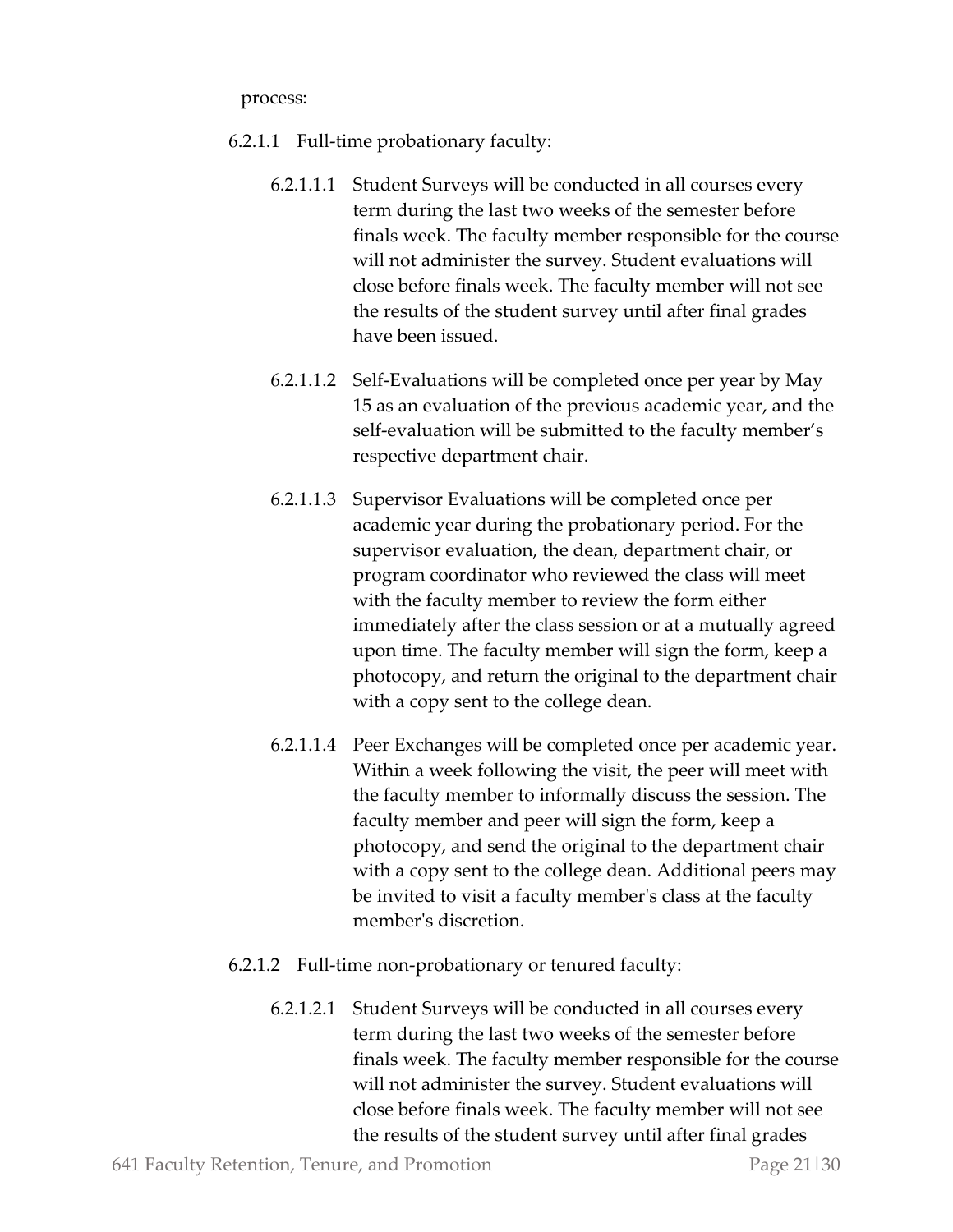have been issued.

- 6.2.1.2.2 Self-Evaluation will be completed once per year by May 15 as an evaluation of the previous academic year, and the self-evaluation will be submitted to the faculty member's respective department chair.
- 6.2.1.2.3 Supervisor Evaluations should be completed once every three academic years for tenured and non-probationary faculty. For the supervisor evaluation, the dean, department chair, or program coordinator who reviewed the class will meet with the faculty member to review the form either immediately after the class session or at a mutually agreed upon date. The faculty member will sign the form, keep a photocopy, and return the original to the department chair with a copy sent to the college dean.
- 6.2.1.2.4 Peer Exchanges will be completed once every three academic years. Within a week following the visit, the peer will meet with the faculty member to informally discuss the session. The faculty member and peer will sign the form, keep a photocopy, and send the form to the department chair with a copy sent to the college dean. Additional peers may be invited to visit a faculty member's class at the faculty member's discretion.
- 6.3 Appeals of Supervisor Evaluations
	- 6.3.1 Faculty members who wish to challenge the results of a Supervisor Evaluation based on errors of facts may appeal the evaluation.
		- 6.3.1.1 The faculty member will submit a request for appeal to the next level supervisor within ten (10) days of receiving the evaluation. This request will outline the reasons for the appeal along with a copy of the original Supervisor Evaluation.
		- 6.3.1.2 This appeal goes to the next level supervisor. If the supervisor was a department chair, the appeal will go to the dean. If the supervisor was the dean, the appeal will go to the Provost/Vice President of Academic Affairs (VPAA).
		- 6.3.1.3 If the finding of the appeal is in favor of the faculty member, the supervisor will rewrite the evaluation to reflect the corrections of facts.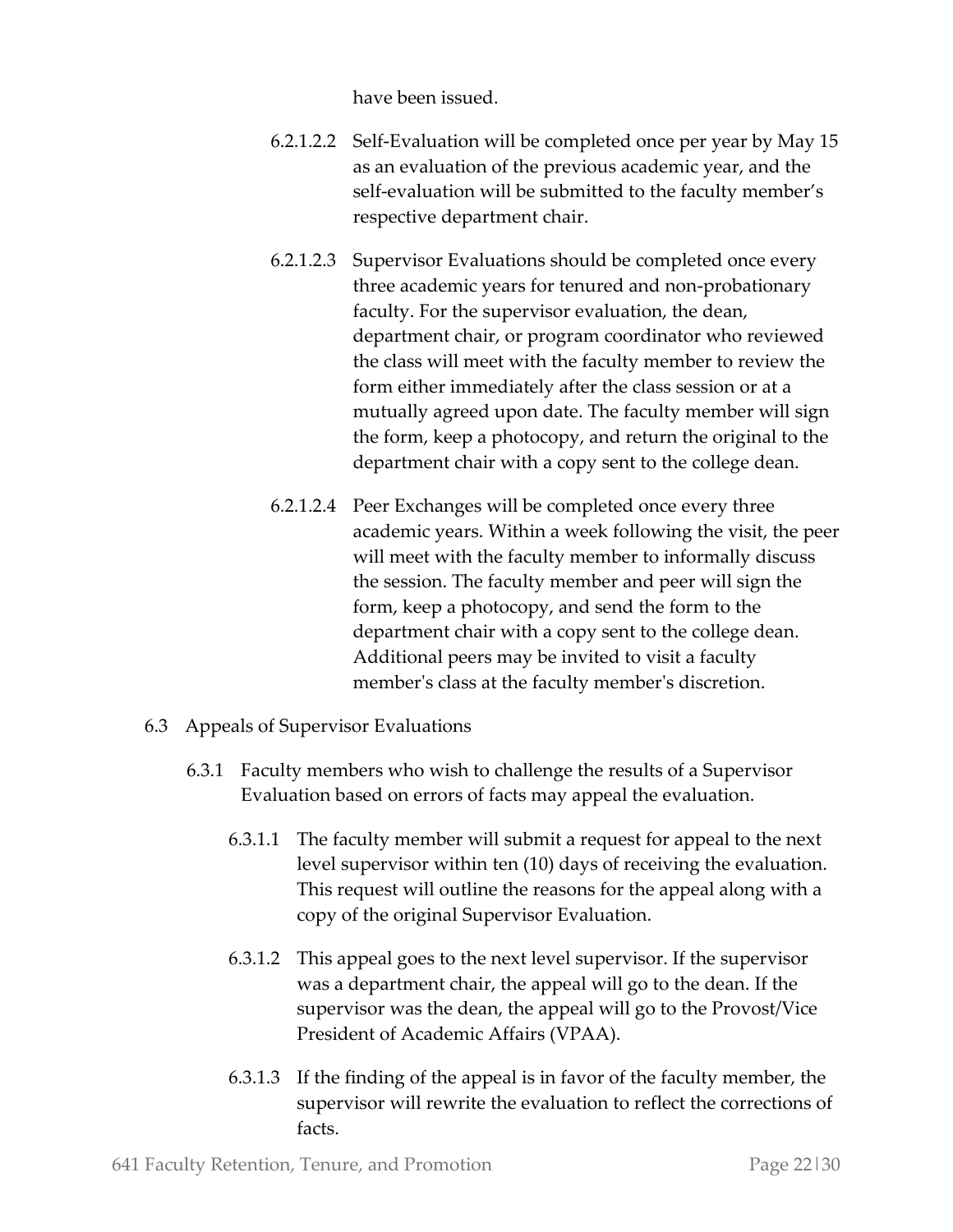- 6.3.1.4 The results of the appeal will be final.
- 6.4 Probationary Faculty members are appointed on an annual basis according to the following schedule in accordance with Utah Board of Regents Policy R481:
	- 6.4.1 During the first academic year of service, notice of non-reappointment will be given no later than March 1 of the first year of academic service, or at least three (3) months in advance of termination.
	- 6.4.2 During the second and subsequent years of academic service, notice of non-reappointment will be given not later than December 15 of the academic year, or at least six (6) months in advance of termination.
	- 6.4.3 The formal probationary period for faculty members whose appointments begin after September 1 (mid-year appointments) starts at the beginning of the following academic year on July 1.
- 6.5 Candidates for Intermediate, Tenure, and/or Promotion Review shall be evaluated based on student learning and success, scholarly and creative activities, and service.
- 6.6 Timeline for Reviews: All full-time faculty who submit a review as outlined in this policy must submit a portfolio according to the following schedule:
	- 6.6.1 College Faculty Review Committee
		- 6.6.1.1 A faculty member undergoing a review must obtain a signed form from Human Resources noting the candidate's current rank and status as well as his/her eligibility for tenure and for rank advancement. The form, which also includes the faculty member's educational credentials as evidenced by official transcripts on file and the terminal degree required in the faculty member's discipline, must be included in the portfolio.
		- 6.6.1.2 On or before April 1 prior to the review, the candidate must submit a written Letter of Intent to the chair of the College Faculty Review Committee. The letter must request the appropriate review(s) and give permission to the chairs of the College and University Faculty Review committees to make the candidate's electronic portfolio available during the following fall semester to all faculty eligible to participate in the review. The candidate must also upload this letter into his/her portfolio.
		- 6.6.1.3 On July 15, the chair of the College Faculty Review Committee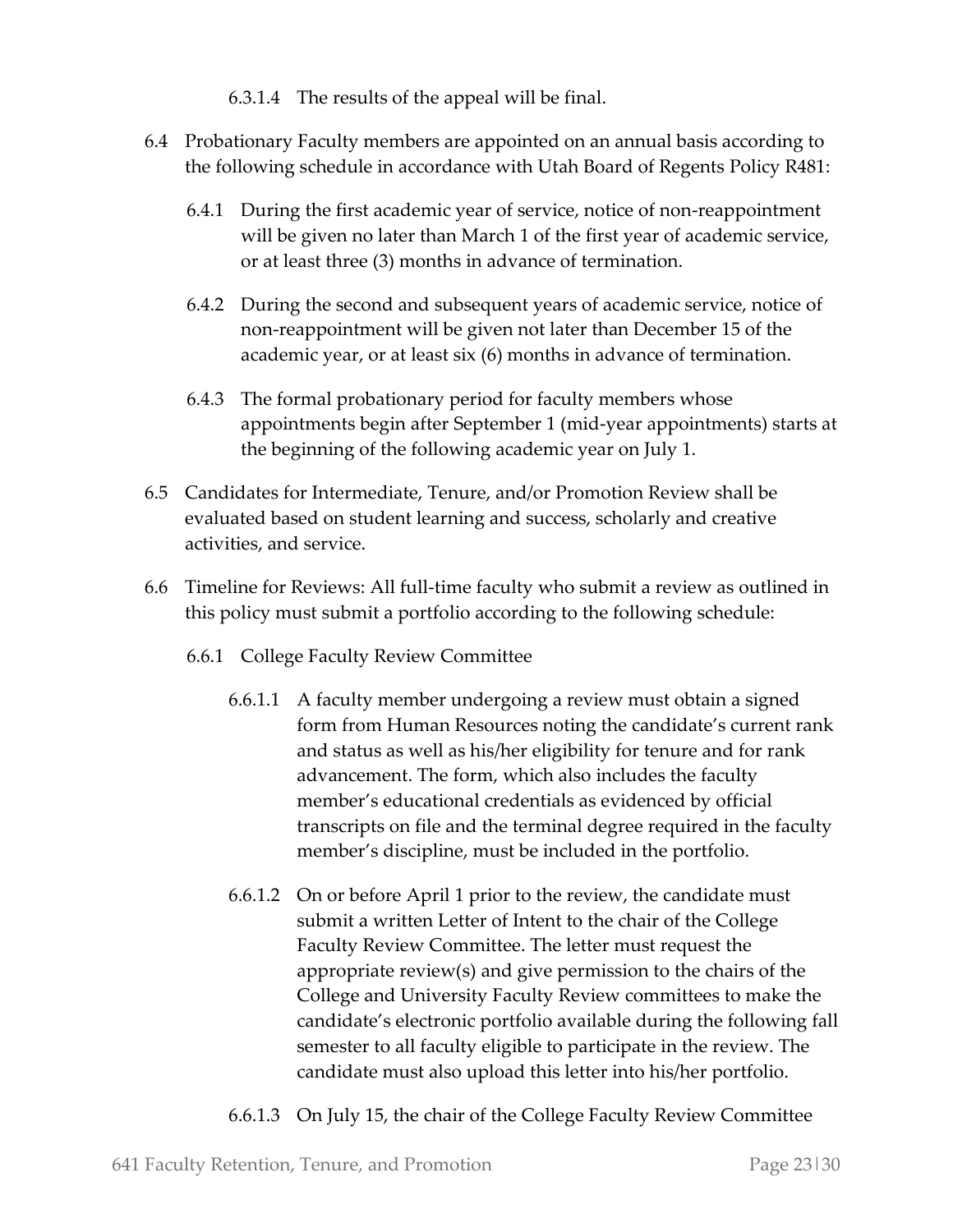will make available portfolios of all candidates who have requested and are eligible for review and invite written comments from any interested party. Only the portfolios of faculty members who are eligible for review will be released. At that time, the chair informs all eligible voters of the date(s) on which the vote will occur and method that will be used for voting. Voting must be concluded by September 1.

- 6.6.1.4 On or before September 8, the chair of the College Faculty Review Committee will send a written report to their dean, which will include the final tally of the voting and the number of votes required for a quorum. This report must be concomitantly sent to the candidate, who is responsible for ensuring that a copy is added to his/her electronic portfolio by September 8. At the same time, the report will be made available for all voting members of the College Faculty Review Committee to review. A copy will also be provided to the faculty member's department chair.
- 6.6.1.5 At this time, the candidate will have the opportunity, but not the obligation, to add a written statement to his/her formal review portfolio in response to the recommendation of the College Faculty Review Committee. Written notice of this option will be included in the copy of the committee report that is sent to the candidate. If the candidate chooses to add such a statement to the portfolio, that statement must be submitted to their dean by September 15. If the candidate submits a written statement to their dean by that date, the candidate's statement will be considered in the review as it progresses. The candidate must also include the written statement in his/her portfolio by September 15.

#### 6.6.2 Dean's Review

- 6.6.2.1 The faculty member's dean/designee will have access to the faculty member's portfolio at the same time as the College Faculty Review Committee.
- 6.6.2.2 On or before October 1, the faculty member's dean/designee will send a written Dean's Letter to the University Faculty Review Committee, regarding the faculty member's progress. A copy of this report must be concomitantly sent to the faculty member, who is responsible for ensuring that a copy is added to his/her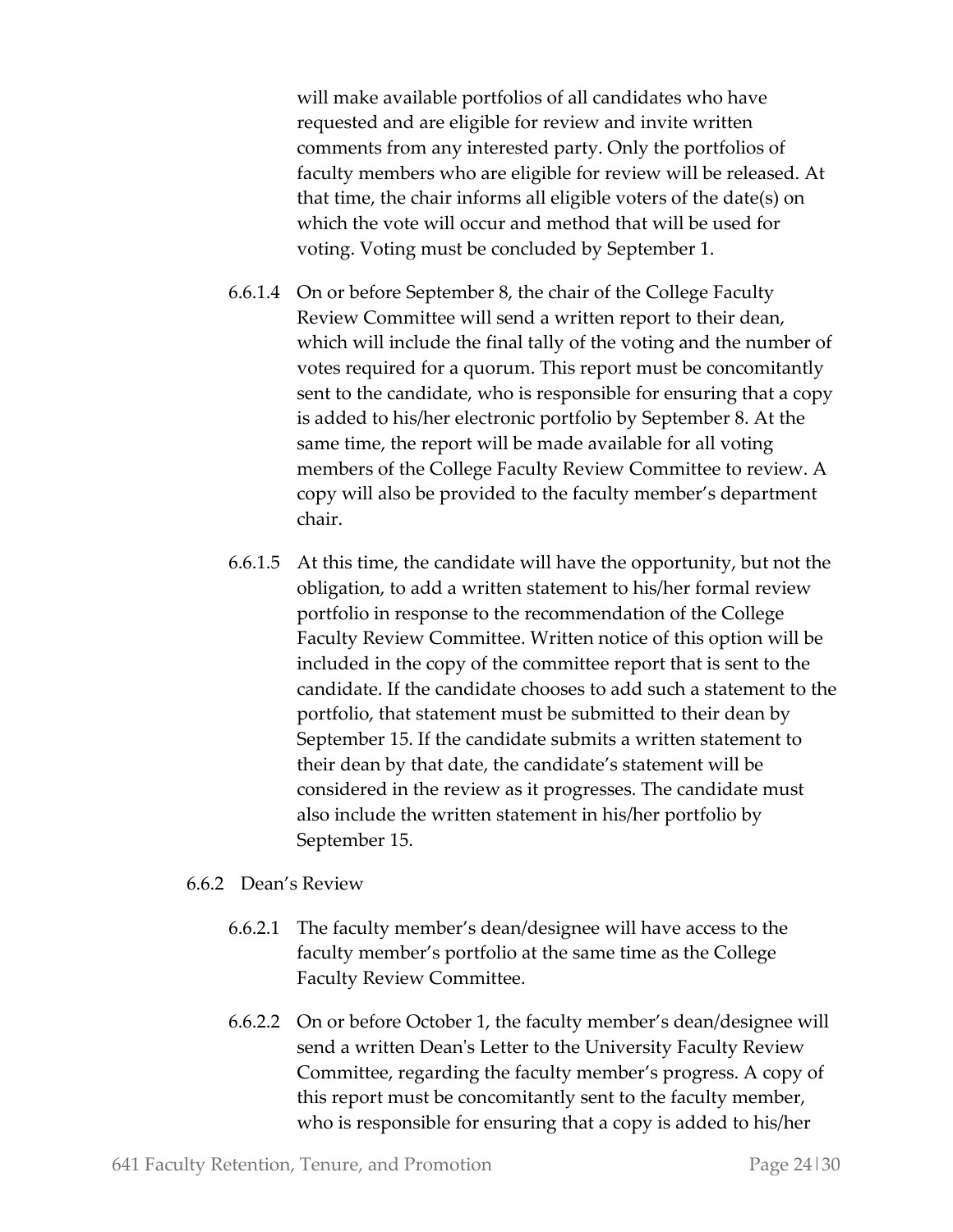electronic portfolio by October 1. A copy will also be provided to the faculty member's department chair and the chair of the College Faculty Review Committee.

- 6.6.2.2.1 The faculty member has a right to respond to the Dean's Letter and must include this response in his/her portfolio by October 8.
- 6.6.3 University Faculty Review Committee
	- 6.6.3.1 The University Faculty Review Committee will review each candidate's portfolio in order to determine if the College Faculty Review Committee reasonably applied University and other relevant criteria for retention, tenure, and/or promotion as well as the use of written substantive and procedural guidelines. The University Faculty Review Committee will make its recommendation about a candidate's retention, tenure, and/or promotion in a report based upon its assessment of whether the College Faculty Review Committee's recommendation and the Dean's Letter is supported by the evidence presented. This report, signed by the chair, will be made available for inspection by the committee members before it is forwarded to the Provost/VPAA.
	- 6.6.3.2 On or before November 7, the chair of the University Faculty Review Committee will forward a report on each candidate to the Provost/VPAA. The report will contain a recommendation on the retention of the candidate and an assessment of the candidate's request to be awarded tenure and/or rank as appropriate.
	- 6.6.3.3 Concomitant to forwarding the report to the Provost/VPAA, the University Faculty Review Committee will send its report to the candidate and to the faculty member's dean, chair of the College Faculty Review Committee, and department chair.
	- 6.6.3.4 At this time, the candidate will have the opportunity, but not the obligation, to add a written statement to his/her formal portfolio in response to the report of the University Faculty Review Committee. Written notice of this option will be included in the copy of the report that is sent to the candidate. If the candidate chooses to add such a statement to the portfolio, that statement must be submitted to the Provost/VPAA by November 17. If the candidate submits a written statement to the Provost/VPAA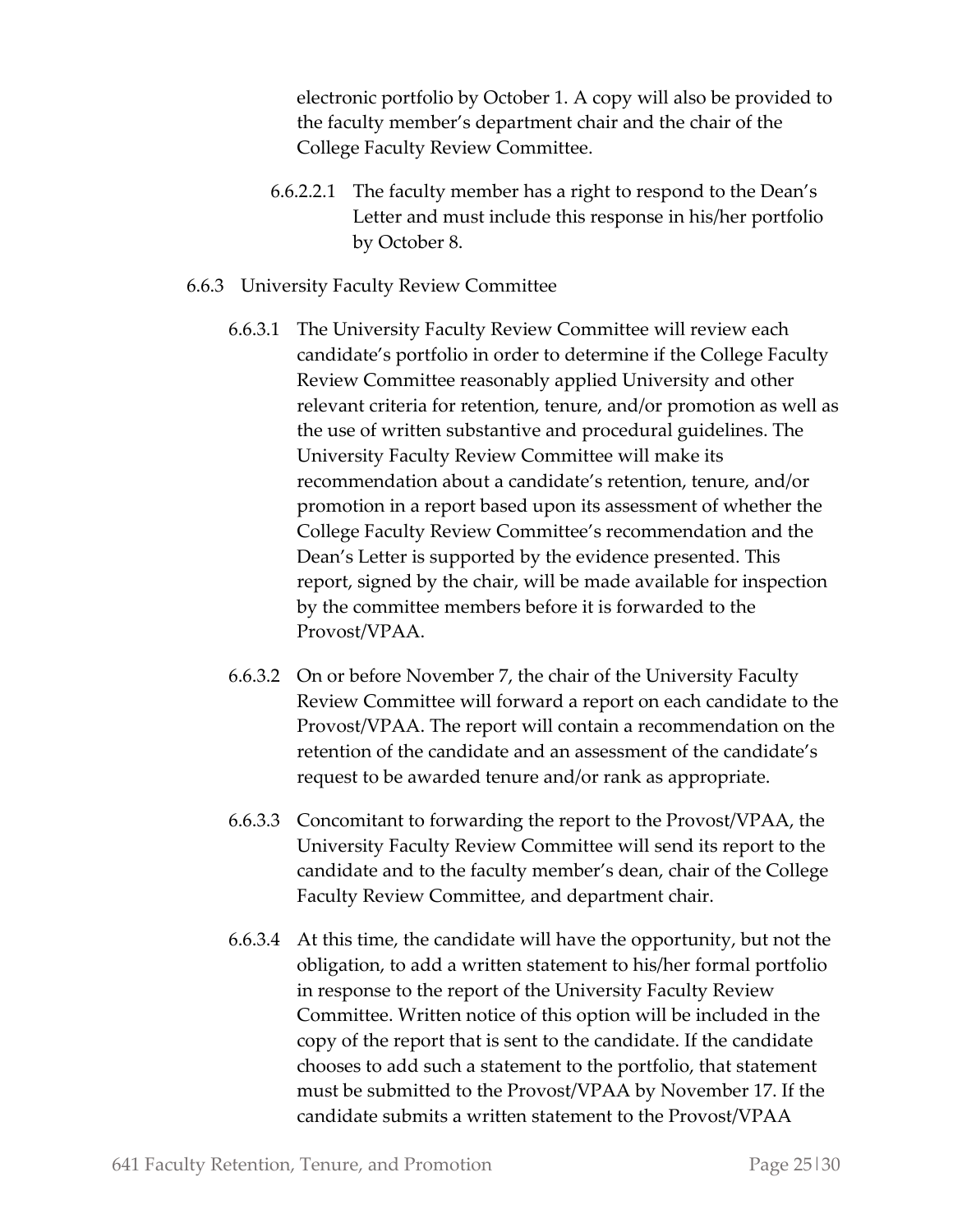within this time limit, the candidate's statement will be included in the review as it progresses. The candidate must also include the written statement in his/her portfolio.

#### 6.6.4 Provost/VPAA

- 6.6.4.1 The Provost/VPAA will review each candidate's portfolio, taking into consideration the recommendations from the College and University Faculty Review committees, Dean's Letter, consultations with the faculty member's dean and department chair as needed, and any other relevant factors. The Provost/VPAA will use the appropriate criteria in order to prepare a final recommendation to the President with respect to the candidate's retention, tenure, and/or promotion, stating reasons therefore.
- 6.6.4.2 On or before December 15, the Provost/VPAA will send to each candidate either a recommendation for retention, tenure, and/or promotion as appropriate or, for those applying for tenure, a notice of non-reappointment. At the same time, the recommendation or notice will be sent to the University President and faculty member's dean.
	- 6.6.4.2.1 Tenure-Track Faculty whose application for tenure is not approved will not be reappointed in accordance with DSU Policy 371: Faculty Termination.
	- 6.6.4.2.2 If the faculty member's department chair, dean, and the Provost/VPAA believe the candidate has the capability to improve his/her portfolio to the point where it could be approved, the faculty member can, at the sole discretion of the Provost/VPAA, be offered a single one-year extension of the probationary period in which to do so. In this case, the faculty member remains a probationary employee and must re-submit his/her portfolio for a second Tenure Review in the next cycle, beginning with submitting a new Letter of Intent by April 1.
	- 6.6.4.2.3 In the case of such an extension, any decision on an application for promotion must be postponed until the next year.
	- 6.6.4.2.4 When an extension has been granted, a Professional Improvement Plan must be submitted to the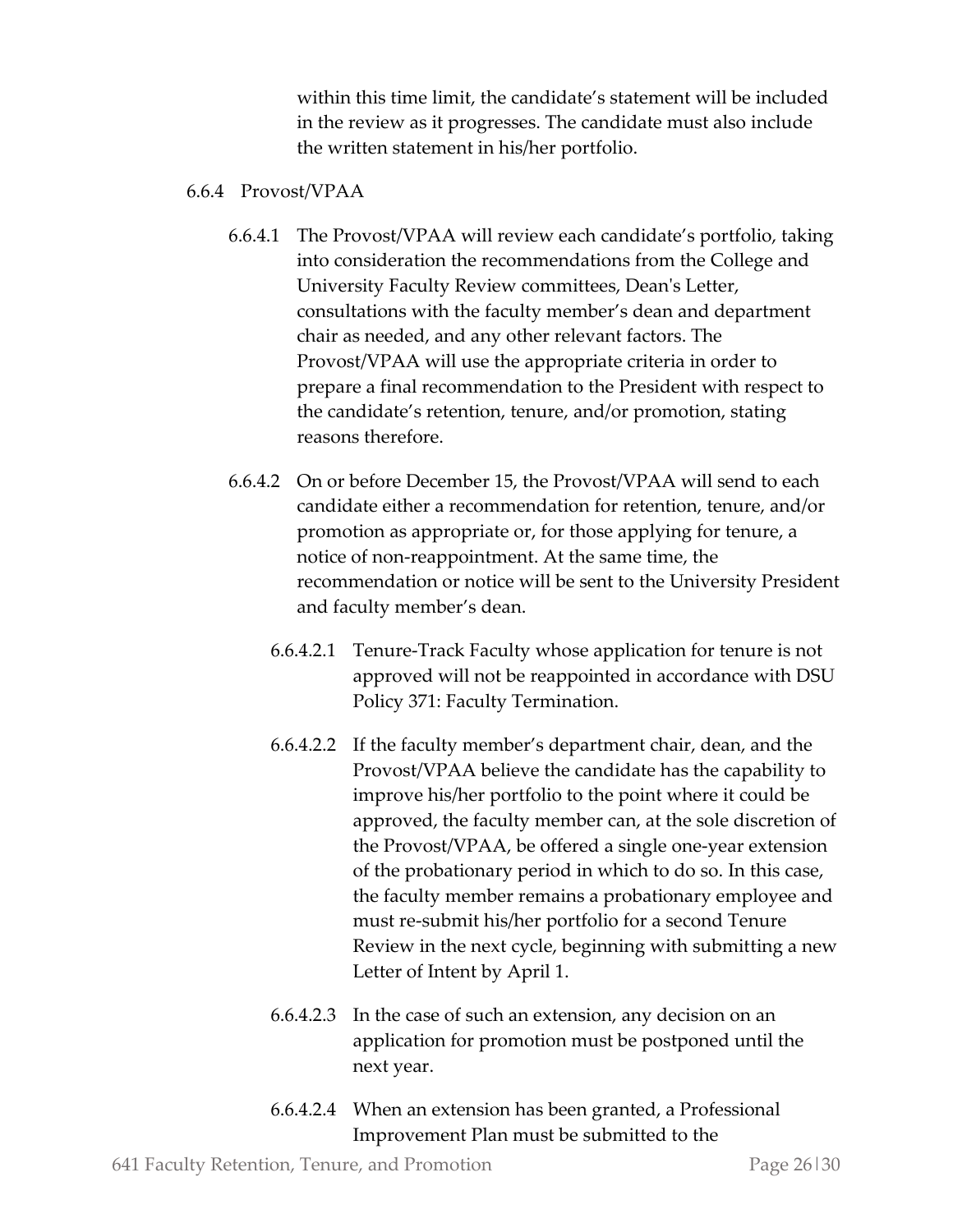Provost/VPAA for approval within sixty (60) days.

- 6.6.4.3 Candidates with tenure may appeal a negative recommendation from the Provost/VPAA regarding an application for promotion. The guidelines for such an appeal are outlined in Section 6.7 Appeals Process.
	- 6.6.4.3.1 Because probationary faculty members are at-will employees, a probationary faculty member who receives a letter of non-reappointment in accordance with this policy, DSU Policy 371: Faculty Termination, and relevant Board of Regents policy may not appeal.
- 6.6.4.4 Candidates who choose to apply for promotion rather than a Post-Tenure Review, and are not approved for promotion, are required to submit a Post-Tenure Review the following academic year.
	- 6.6.4.4.1 A candidate who is eligible for both a promotion review and a post-tenure review in the same year is allowed, but not required, to submit a Promotion review at the same time as a Post-Tenure Review.

#### 6.6.5 President

- 6.6.5.1 The recommendation of the Provost/VPAA with respect to the retention, tenure, and/or promotion of a faculty member will be transmitted to the President for action. After reviewing the recommendation and giving such consideration to the candidate's portfolio as the President deems necessary under the circumstances, the President will make a decision about the faculty member's retention, tenure, and/or promotion.
- 6.6.5.2 The President will present a recommendation about the candidate's application for retention, tenure, and/or promotion to the Board of Trustees.
- 6.6.6 Board of Trustees
	- 6.6.6.1 The DSU Board of Trustees will confirm or deny the President's recommendations regarding retention, tenure, and/or promotion. The President will advise the candidate, the Provost/VPAA, and the faculty member's dean of that decision. A decision to award tenure and/or promotion is not official unless and until it has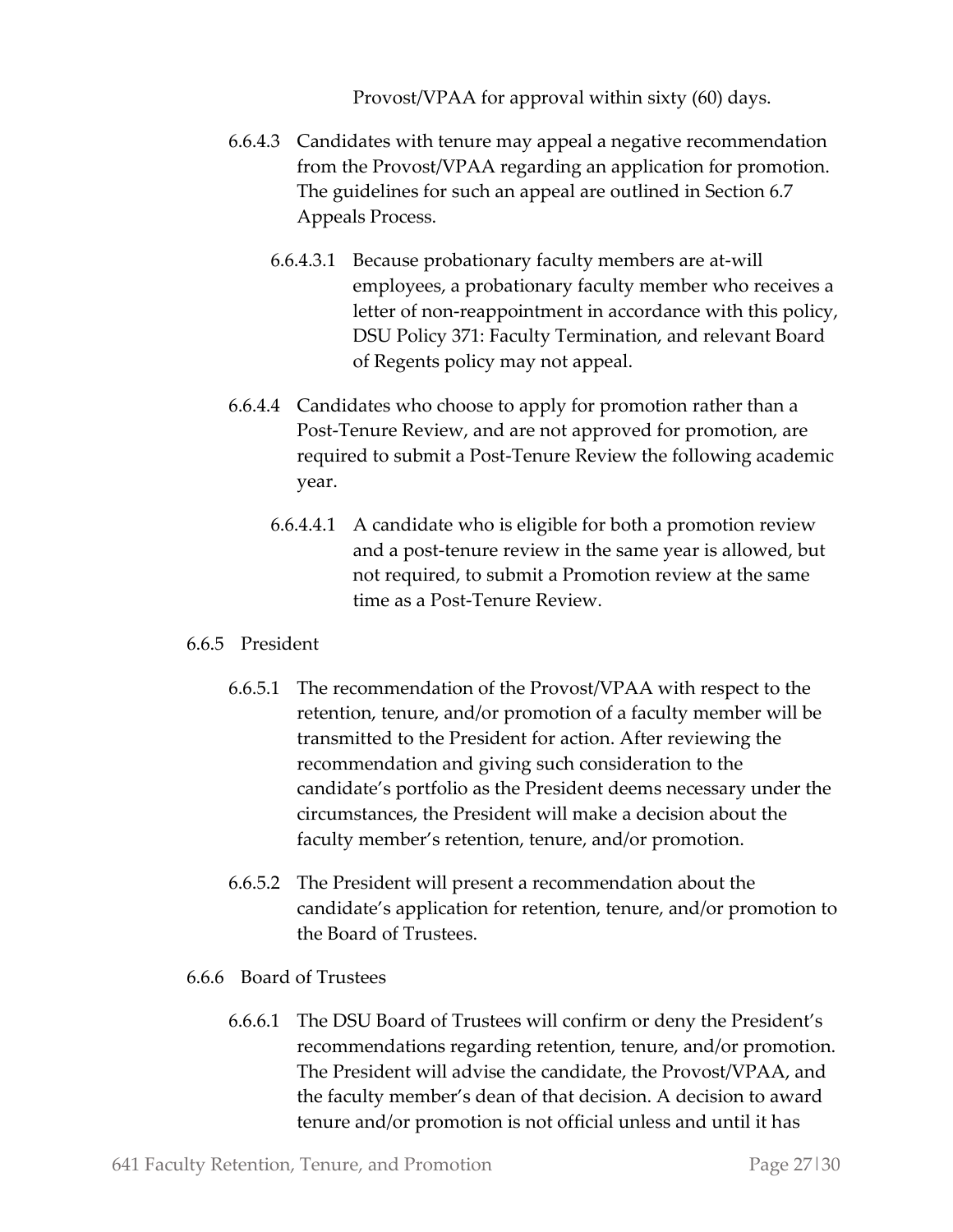been approved by the Board of Trustees.

- 6.6.6.2 A faculty member whose retention or tenure request is denied by the Board of Trustees after December 15 will be given an appointment for one final year of employment in fulfillment of the Board of Regents notice of non-reappointment policy.
- 6.6.6.3 Retention, tenure, promotion, if approved, goes into effect July 1.
- 6.7 Appeals Process
	- 6.7.1 A faculty member with tenure may appeal a negative recommendation from the Provost/VPAA regarding an application for promotion. The appeal must be filed in writing to the chair of the Faculty Hearing Board within 30 days of the notification being sent.
		- 6.7.1.1 A probationary faculty member does not have the right to appeal non-reappointment. If a probationary faculty member applies for promotion at the same time as he/she submits a portfolio for a Tenure Review, any result of the Promotion Review will be null if the faculty member is not reappointed. A non-reappointed probationary faculty member may not appeal a promotion or non-reappointment decision.
	- 6.7.2 Appeals of recommendations from the Provost/VPAA concerning a candidate's application for promotion may also be initiated by a majority of either the College Faculty Review Committee or the University Faculty Review Committee if the recommendation of the Provost/VPAA opposes their own previous vote. The appeal must be made to the Faculty Hearing Board within 30 days of the Provost/VPAA report. Authorized committee members initiating an appeal may have access to the entire portfolio to assist in determining whether an appeal should be filed and/or in constructing the appeal.
	- 6.7.3 Appeals can be made on one or more of the following bases.
		- 6.7.3.1 Material procedural irregularities which were likely to have substantially and adversely affected the recommendation at any level.
		- 6.7.3.2 Bias, discrimination, or illegal employment practices in violation of DSU policy, including DSU Policy 633: Faculty Rights and Responsibilities, or state or federal law.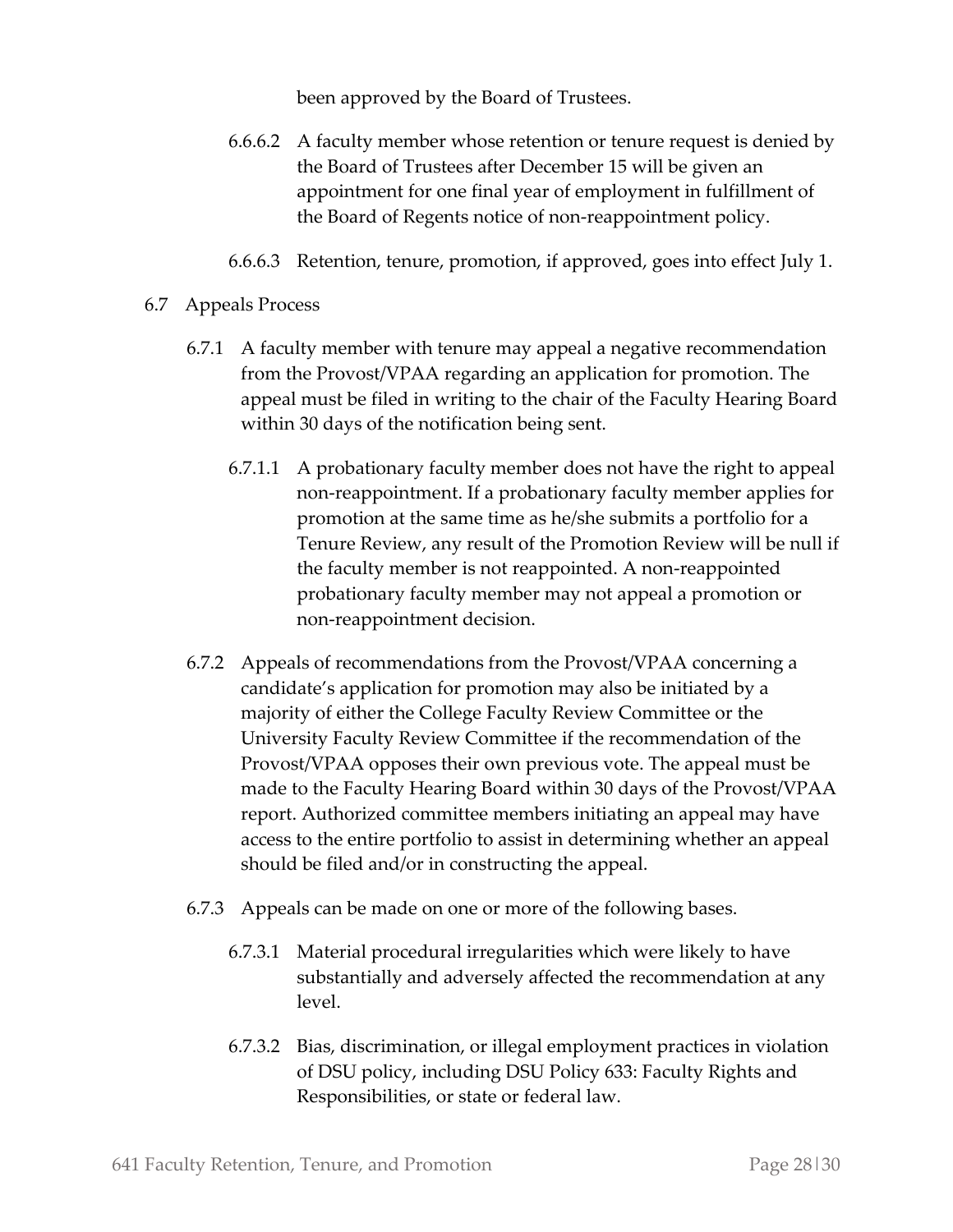- 6.7.4 The Faculty Hearing Board's composition and procedures are outlined in DSU Policy 640d: Faculty Senate Standing Committees.
- 6.7.5 The Faculty Hearing Board will review the portfolio and any other documentation submitted, conduct hearings as it deems appropriate, and make a recommendation to the University President either to uphold the previous decision or request reconsideration beginning at the level of the College Faculty Review Committee, the University Faculty Review Committee, or the Provost/VPAA.
- 6.7.6 If the appeal is denied and the previous decision upheld, the original decision not to recommend promotion will be final.

#### **VII. Addenda**

- 7.1 Addendum 641a: Faculty Performance Standards
- 7.2 College of Arts Review Criteria
- 7.3 College of Business Review Criteria
- 7.4 College of Education Review Criteria
- 7.5 College of Health Sciences Review Criteria
- 7.6 College of Humanities and Social Sciences Review Criteria
- 7.7 College of Science, Engineering, and Technology Review Criteria
- 7.8 Addendum 641h: Faculty Review Criteria for Academic Librarians
- 7.9 Addendum 641j: Faculty Portfolio Checklist
- 7.10 Addendum 641k: Terminal Degrees by Discipline
- 7.11 Addendum 641m: Sample Schedule of Faculty Reviews
- 7.12 Addendum 641n: Blank Schedule of Faculty Reviews
- 7.13 Addendum 641old: Faculty Retention, Promotion, and Tenure

Policy Owner: Provost/Vice President of Academic Affairs Policy Steward: Faculty Senate

#### History:

641 Faculty Retention, Tenure, and Promotion Page 29|30